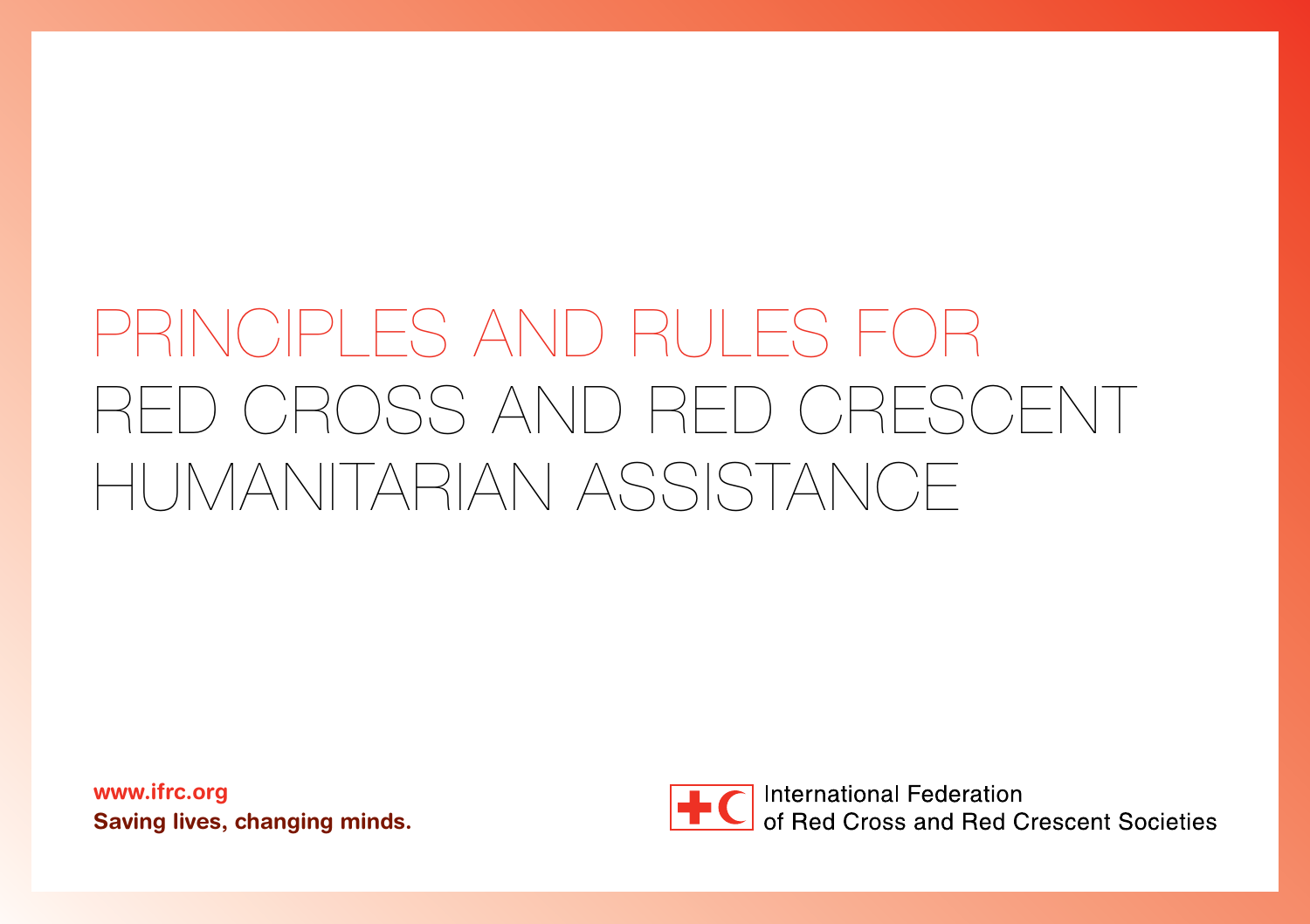The International Federation of Red Cross and Red Crescent Societies (IFRC) is the world's largest volunteer-based humanitarian network, reaching 150 million people each year through our 187 member National Societies. Together, we act before, during and after disasters and health emergencies to meet the needs and improve the lives of vulnerable people. We do so with impartiality as to nationality, race, gender, religious beliefs, class and political opinions. For more information, please visit www.ifrc.org.

#### © International Federation of Red Cross and Red Crescent Societies, Geneva, 2013

Any part of this document may be cited, copied, translated into other languages or adapted to meet local needs without prior permission from the International Federation of Red Cross and Red Crescent Societies, provided that the source is clearly stated. Requests for commercial reproduction should be directed to the IFRC at secretariat@ifrc.org.

**Principles and Rules for Red Cross and Red Crescent Humanitarian Assistance**

**1263500 10/2013 E 250**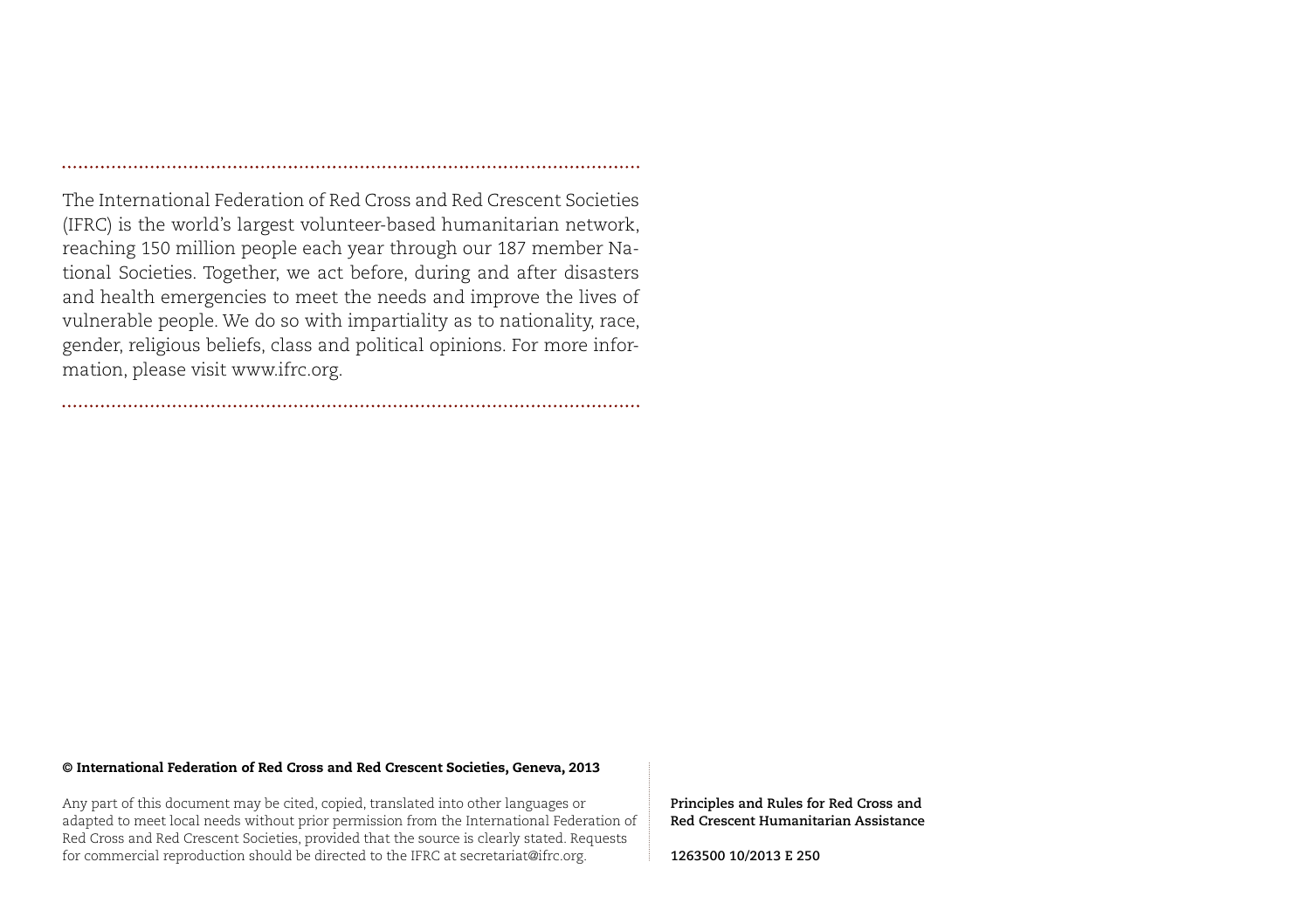Adopted by the XXI International Conference of the Red Cross (Istanbul, 1969) – Revised by the XXII, XXIII, XXIV, XXV and XXVI International Conferences, Tehran (1973), Bucharest (1977), Manila (1981), Geneva (1986, 1995 noted)1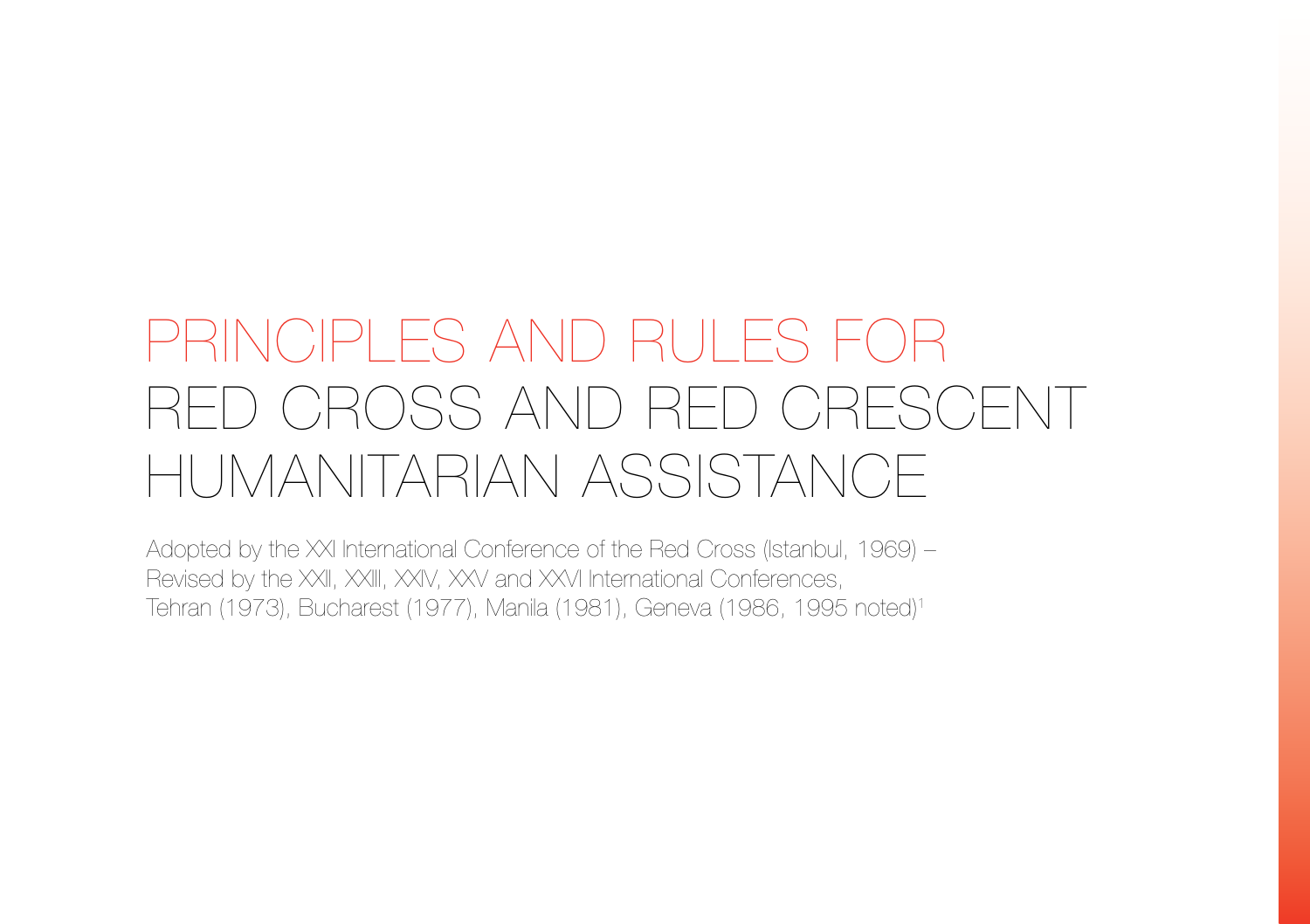## Preamble

The National Red Cross and Red Crescent Societies (National Societies), the International Federation of Red Cross and Red Crescent Societies (International Federation2) and the International Committee of the Red Cross (ICRC) together constitute the International Red Cross and Red Crescent Movement. They form a worldwide humanitarian movement whose mission is:

*"to prevent and alleviate human suffering wherever it may be found, to protect life and health and ensure respect for the human being, in particular in times of armed conflict and other emergencies, to work for the prevention of disease and for the promotion of health and social welfare, to encourage voluntary service and constant readiness to give help by the members of the Movement, and a universal sense of solidarity towards all those in need of its protection and assistance."*<sup>3</sup>

National Societies provide humanitarian assistance to people who are vulnerable in their territories in situations of disaster, crisis and conflict. National Societies act in accordance with the Fundamental Principles of the Movement (Fundamental Principles) and are auxiliaries to the public authorities in their humanitarian work.

To make best use of their collective capacities and to extend their operational reach, National Societies support each other in their humanitarian activities and contribute to each other's' development.

As per the Federation's Constitution, the National Societies have created the International Federation to, among other functions, "act as permanent body of liaison, co-ordination and study among National Societies", "assist National Societies in risk reduction, disaster preparedness, in the organization of their relief actions and the relief operations themselves" as well as "bring relief by all available means to all disaster-affected persons" and "organize, coordinate and direct international relief actions" in accordance with these Principles and Rules.

3 *Statutes of the Movement.*

<sup>1</sup> *This document replaces the Principles and rules for Red Cross and Red Crescent disaster relief, as endorsed by Decision 26 of the 1995 General Assembly.* 

<sup>2</sup> *The International Federation as used in this document refers to the International Federation as "the corporate body" created under its Constitution, which is comprised of its governance bodies (the General Assembly, the Governing Board, and the President) and the Secretary General supported by the secretariat.*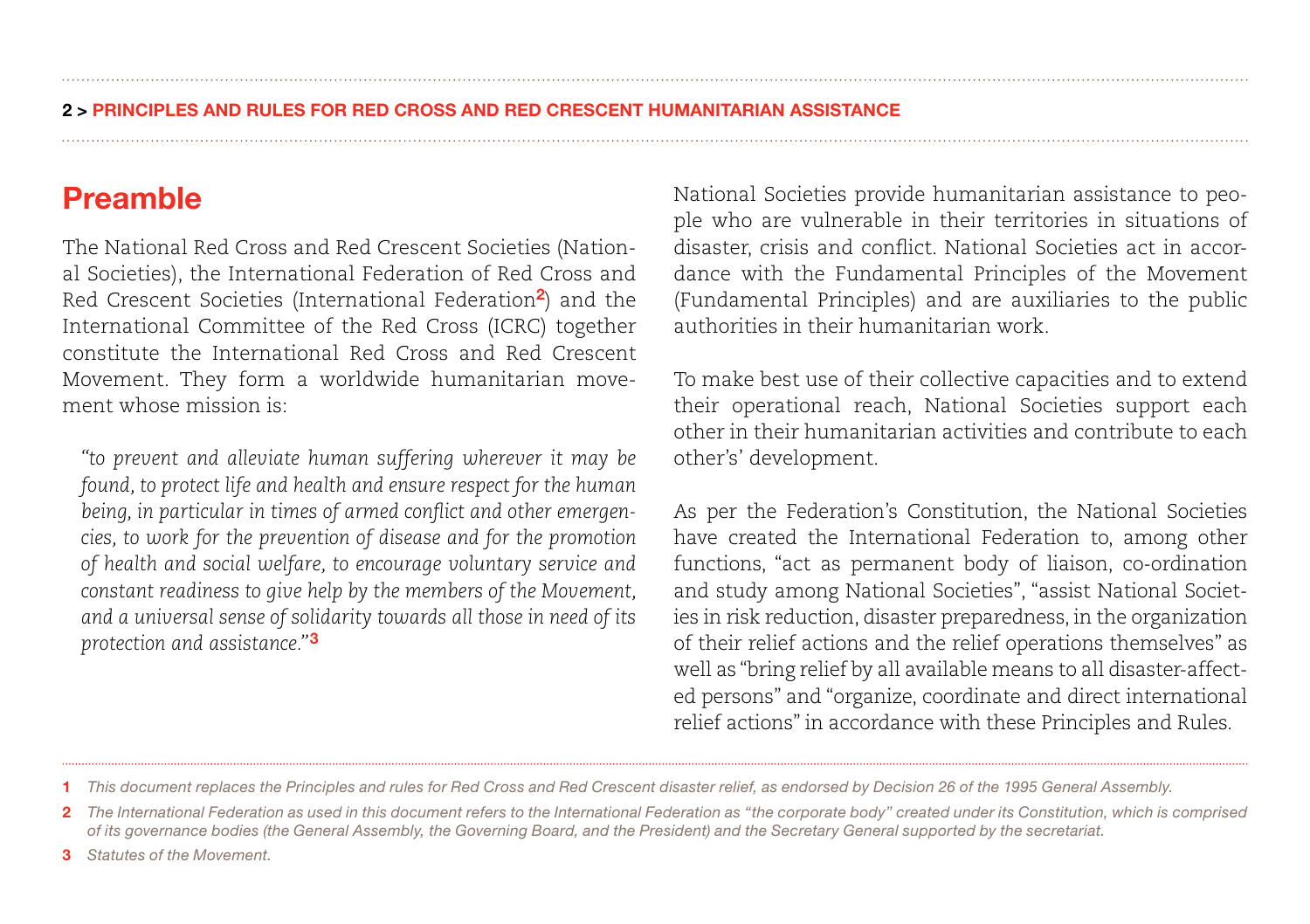These Principles and Rules for Red Cross and Red Crescent Humanitarian Assistance govern National Societies and their International Federation in international humanitarian assistance (excluding armed conflict, internal strife and their direct results).

These Principles and Rules recognize the importance of strengthening organizational, coordination and delivery capacities of National Societies, to respond to the increasing number and complexity of disasters and the growing number of vulnerable people. They call for greater collective learning, adaptation, innovation and leadership to ensure that the Movement achieves greater humanitarian impact.

These Principles and Rules encompass preparedness for response, disaster relief and early recovery activities. They complement commitments to disaster risk reduction and seek to encourage National Societies to link relief, recovery and development. They establish a coordinated and agreed approach to quality and accountability, and recognize partnerships with public authorities, humanitarian actors and other organizations external to the Movement.

These Principles and Rules are adopted within the statutory framework of the Movement.

These Principles and Rules are adopted by member National Societies and their International Federation and will be presented to the International Conference of the Red Cross and Red Crescent in 2015. They shall be a part of the future Movement-wide coordination and cooperation framework.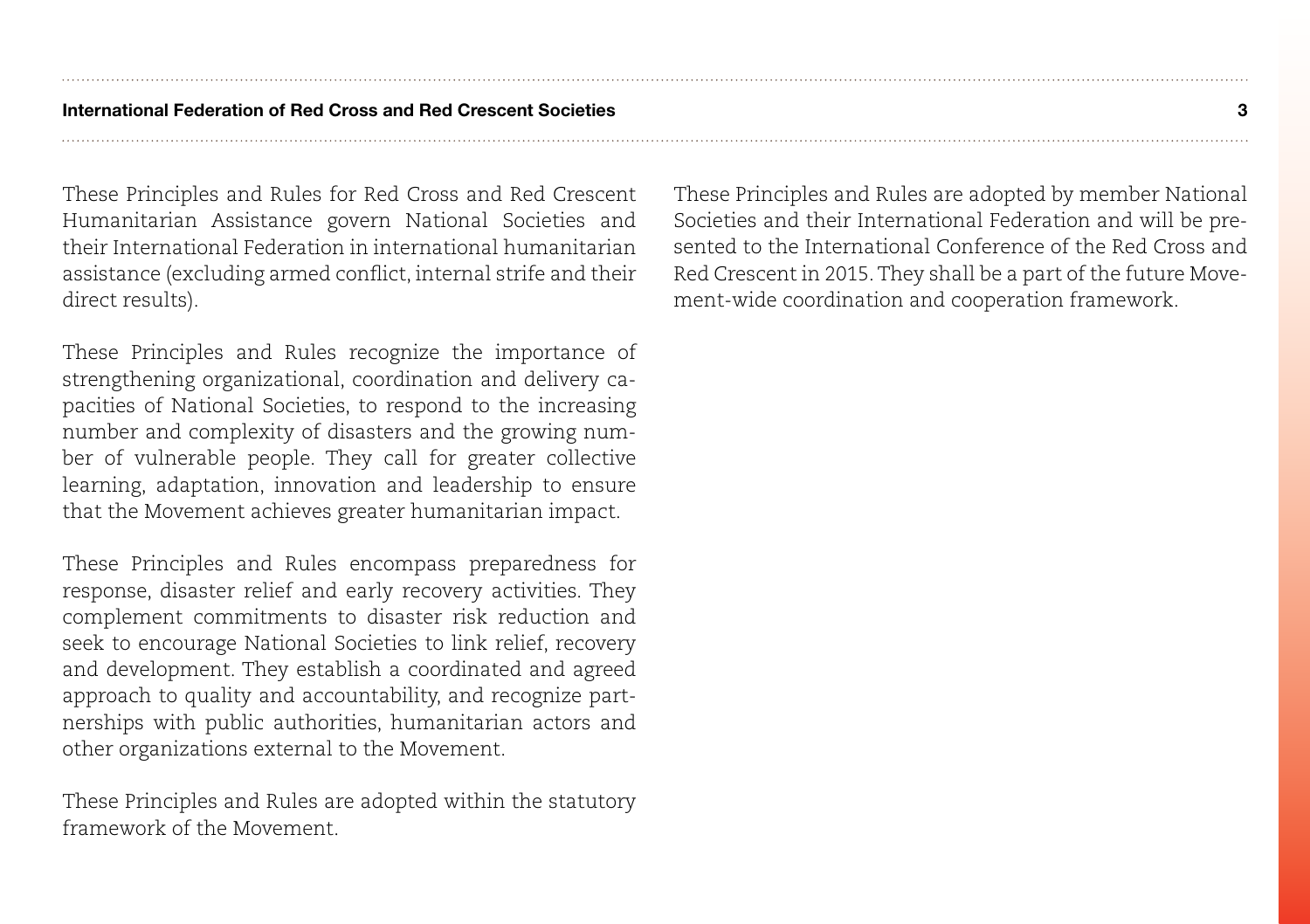## **Principles**

- 1. We, the National Societies and the International Federation, consider that all persons affected by disasters are entitled to receive assistance, consistent with their needs and priorities.
- 2. We respect the dignity of all people affected by disasters, including their meaningful involvement in decisions that affect their lives and livelihoods.
- 3. We commit to protect people affected by disasters, particularly those made vulnerable by any form of discrimination.
- 4. We have the duty to bring humanitarian assistance to those in need. We partner with states, which have the primary responsibility to meet the needs of disaster-affected people in their countries.
- 5. We advocate on behalf of people at risk and affected by disasters for increased action to address their vulnerabilities and unmet humanitarian needs.
- 6. We increase and expand our assistance through mobilising our network. We commit that all international assistance provided by a National Society or the International Federation is with the consent of the National Society of the disaster-affected country.
- 7. We are each other's primary and preferred partners. We pursue operational partnerships with external actors – consistent with our Fundamental Principles – to further increase operational reach, scale and effectiveness.
- 8. We ensure that our assistance is well coordinated among ourselves and with relevant external actors.
- 9. We ensure that our assistance is appropriate, efficient, effective, and accountable, and we support the transition from relief to recovery for disaster affected people.
- 10. We provide international assistance that builds upon local capacities and complements local response mechanisms, contributing to preparedness for possible future disasters and strengthening long-term resilience.

*Our assistance adheres to the Movement's Fundamental Principles: it is based on humanity, respects impartiality, neutrality, and independence, is in conformity with unity and universality and builds upon voluntary service.*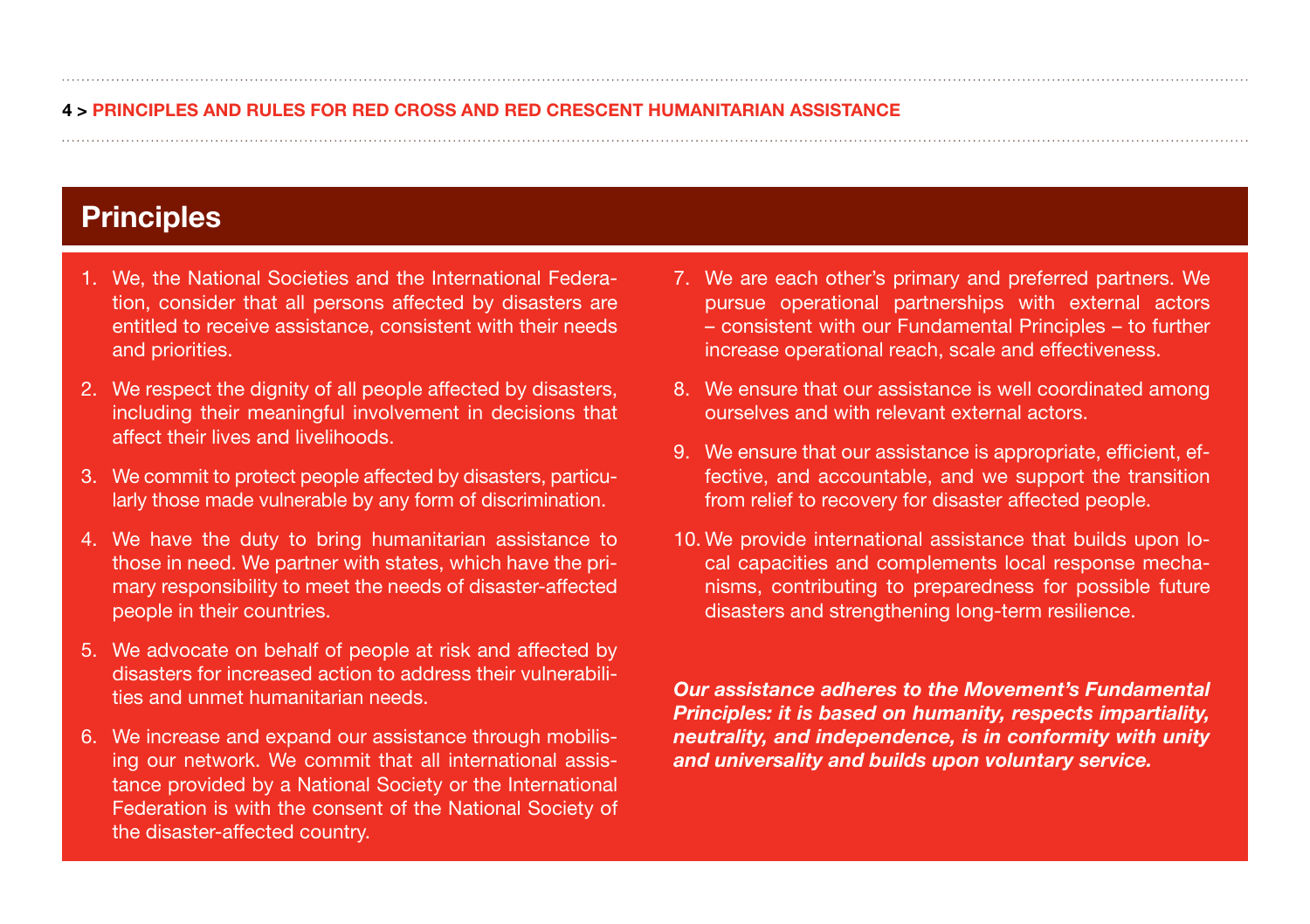## Rules between and among National Societies and the International Federation

## **NATIONAL SOCIETIES RECEIVING INTERNA-**TIONAL HUMANITARIAN ASSISTANCE

## (A) Preparedness:

- 1.1 National Societies shall maintain an adequate level of preparedness to provide their own timely and effective humanitarian assistance in times of disaster, which reduces the vulnerabilities of people at risk.
- 1.2 Preparedness measures may include but should not be limited to:
	- a. Risk, vulnerability, capacity and market assessments;
	- b. Development of contingency plans and processes with stakeholders;
	- c. Monitoring and using regional and national hazard forecasts for early warning and early action;
	- d. Conducting and concluding pre-disaster meetings and agreements;
	- e. Convening and participating in simulation exercises with relevant partners;
- f. Building necessary volunteer, staff and organizational capacity to provide timely disaster response; and
- g. Building necessary organizational capacity to receive and account for international assistance.
- 1.3 National Societies shall strive to continuously strengthen their auxiliary role to the public authorities in the humanitarian field, including through establishing clear roles and mandates as set out in applicable legislation, policies and plans.
- 1.4. National Societies shall encourage and support the relevant public authorities to review and develop legislation, policies and plans for disaster management, including by using the *Guidelines for the domestic facilitation and regulation of international disaster relief and initial recovery assistance (IDRL Guidelines)* to strengthen their overall legal, policy or institutional frameworks to both regulate and facilitate disaster assistance.
- 1.5. Key outcomes of preparedness measures, including relevant agreements and cooperation arrangements concluded, should be shared with the International Federation.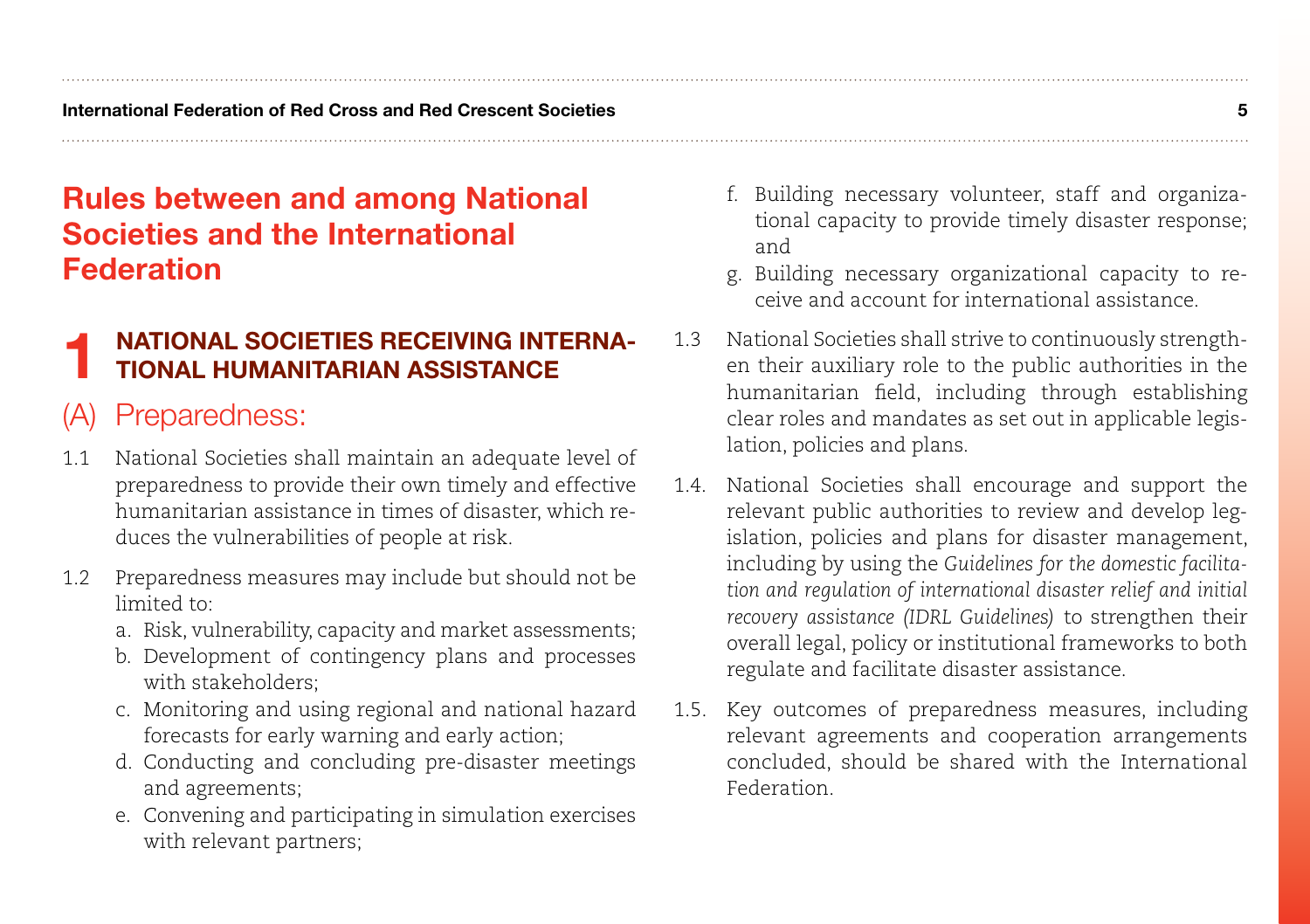## (B) Requests for assistance:

- 1.6 National Societies may ask the International Federation to provide or facilitate international assistance prior to an imminent disaster on the basis of reliable scientific forecasts and early warning information.
- 1.7 National Societies shall inform the International Federation of any sudden or slow-onset disaster for which international assistance may be required and provide, as soon as possible, relevant information including:
	- a. The nature of the disaster, estimated extent of human and physical impact, and the likely future development of the situation;
	- b. Any preliminary assessment of needs and the immediate priorities for assistance;
	- c. Actions taken thus far by the National Society and its partners;
	- d. Actions taken by public authorities or other actors; and
	- e. All requests for international humanitarian assistance.
- 1.8 National Societies through the International Federation shall call for Red Cross Red Crescent assistance where the humanitarian consequences of a disaster cannot be met by its resources or those of domestic

partners, in a timely manner, appropriate scale or in accordance with applicable standards.

- 1.9 When international assistance is sought to respond to the humanitarian needs of people affected by disaster, the National Society should request from the International Federation the following support as necessary:
	- a. Immediate financial support from the International Federation's Disaster Relief Emergency Fund;
	- b. The launch of an Emergency Appeal on behalf of the National Society;
	- c. Request the deployment of global/regional disaster response tools;
	- d. Request technical, managerial or additional coordination support.
- 1.10 The National Society may also request bilateral assistance from National Societies in accordance with established frameworks for coordination agreed with the International Federation.
- 1.11 When international humanitarian assistance is not requested but such assistance is accepted by the National Society, the National Society shall establish a framework to receive, coordinate, account and report for such assistance with the support of the International Federation as needed.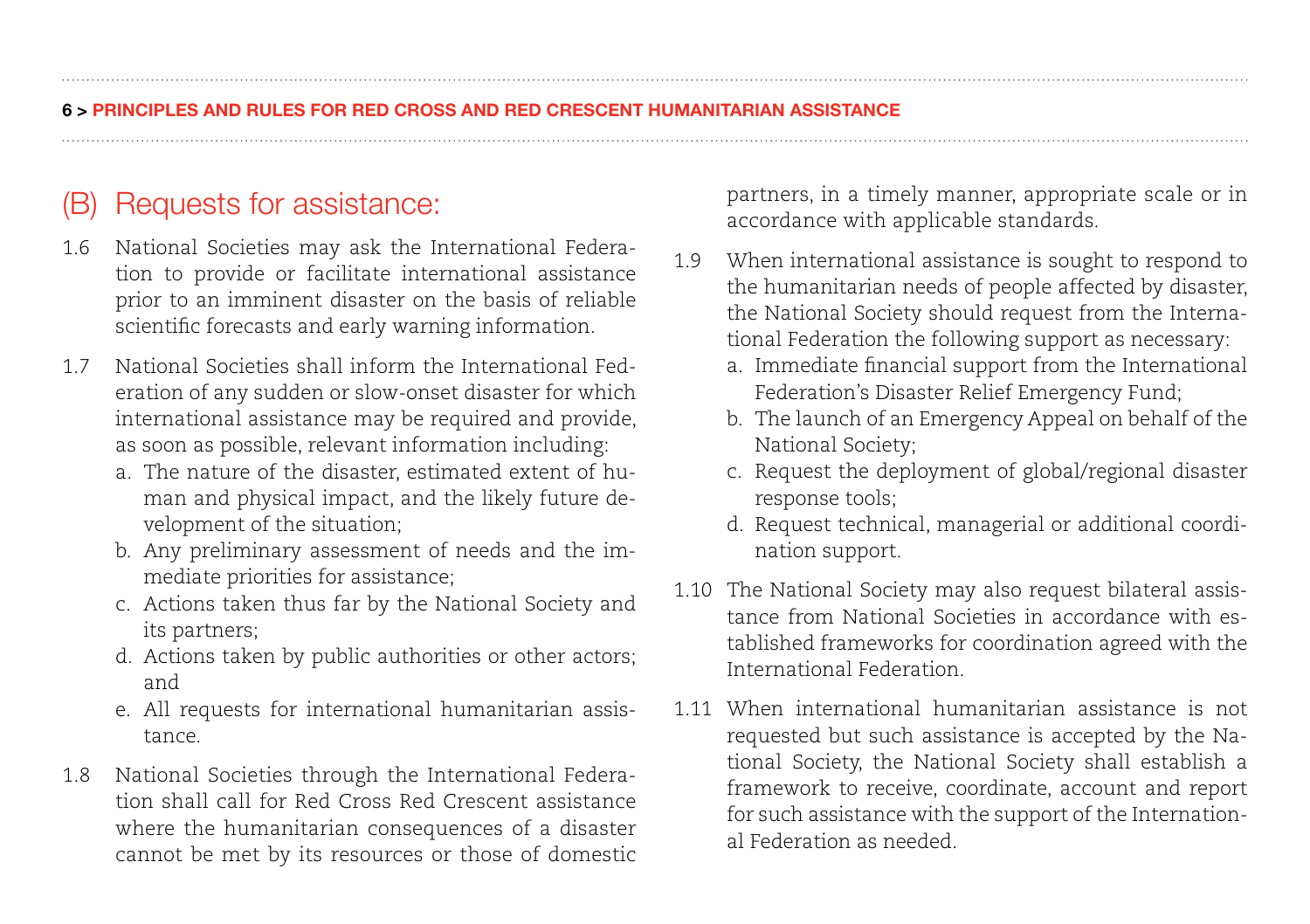## (C) Coordinated and principled response:

- 1.12 The National Society, together with the International Federation and its partners shall define the strategic objectives for Red Cross Red Crescent international humanitarian assistance.
- 1.13 The National Society shall work with the International Federation to ensure that international Red Cross Red Crescent assistance is effectively coordinated between and among Movement and non-Movement actors at both strategic and technical levels.
- 1.14 The National Society may offer to assist its public authorities with the overall coordination of international humanitarian assistance coming into the country.
- 1.15 The National Society shall ensure systems, procedures and appropriate processes are in place to be able to account for and report regularly on the funds and in-kind resources received and expenditures it incurs.
- 1.16 The National Society shall share information through established Movement coordination systems on the following:
	- a. Results of on-going needs and risks assessments;
	- b. Progress against operational plans and capacity strengthening;
- c. Priorities of the government and activities of other actors in country;
- d. Any operational or institutional concerns or risks, including plans for using unspent funds; and
- e. Emerging gaps in resources and operational capacities.
- 1.17 The National Society shall work with the International Federation and other National Societies to ensure appropriate security frameworks are in place for the protection of staff and volunteers and their safe access to disaster-affected areas and people.
- 1.18 The National Society shall work with the International Federation to ensure the necessary and appropriate legal base for Red Cross Red Crescent humanitarian assistance.
- 1.19 The National Society with the International Federation shall facilitate the timely access of Red Cross Red Crescent goods and personnel into the country as agreed with public authorities.
- 1.20 In disasters affecting the border areas of neighbouring countries the concerned National Societies shall ensure continuous exchange of information between themselves either directly or through the International Federation and, where relevant, collaborate to improve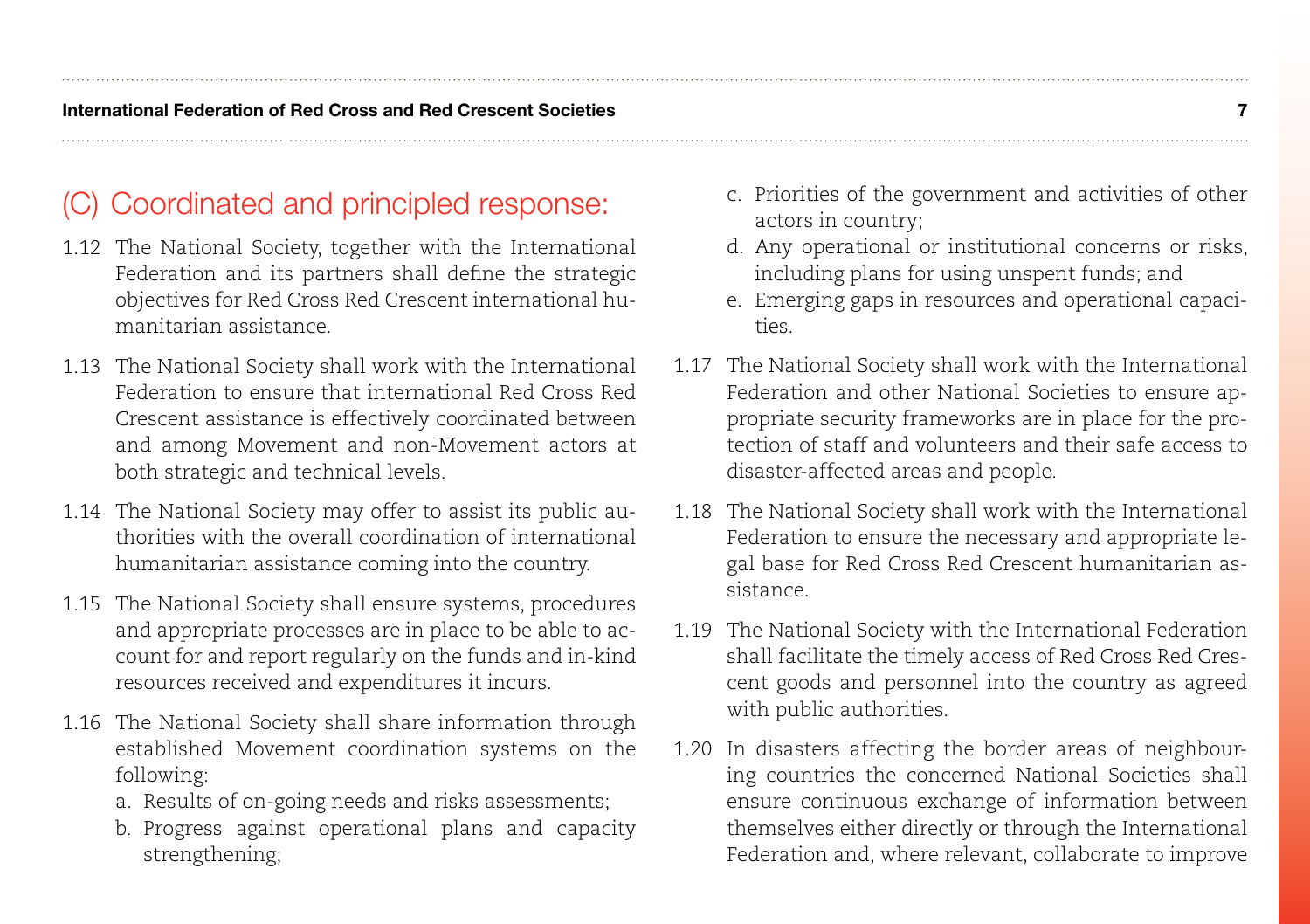### 8 > PRINCIPLES AND RULES FOR RED CROSS AND RED CRESCENT HUMANITARIAN ASSISTANCE

access to disaster-affected people or improve the quality of humanitarian assistance provided.

- 1.21 If a National Society receives goods it has neither solicited, nor agreed to receive or which are of unsuitable quality, it is free to use or dispose of them at its discretion. All costs incurred by the National Society in receiving or disposing of any unsolicited goods shall be borne by the sending National Society. (ref 2.4.)
- 1.22 National Societies shall seek to allocate adequate resources to prepare for potential secondary disasters and reduce disaster risks during the response.

# 2 NATIONAL SOCIETIES PROVIDING<br>2 INTERNATIONAL ASSISTANCE

## (A) Preparedness:

- 2.1 In order to ensure efficient and coordinated international assistance, National Societies shall work together with the International Federation to, where applicable:
	- a. Participate in coordinated assessment and contingency planning processes and simulation exercises;
	- b. Support National Societies in their engagement with public authorities, as requested;
- c. Conclude pre-disaster agreements on the provision of humanitarian assistance and cooperation, and share these with the Movement partners through the International Federation;
- d. Ensure the pre-positioning of relevant relief stocks and surge capacities;
- e. Support the coordinated development of the global, regional and national disaster response mechanisms and surge capacity tools;
- f. Regularly monitor hazard information to guide planning and to alert partners on potential upcoming humanitarian assistance needs; and
- g. Ensure adequate training and preparation for response staff and volunteers.

## (B) Responding to requests:

- 2.2 National Societies shall provide humanitarian assistance in another country only with the consent of the National Society in the disaster-affected country.
- 2.3 All assistance must respond to the humanitarian needs and priorities as identified by the requesting National Society with the support of the International Federation, and follow applicable coordination mechanisms.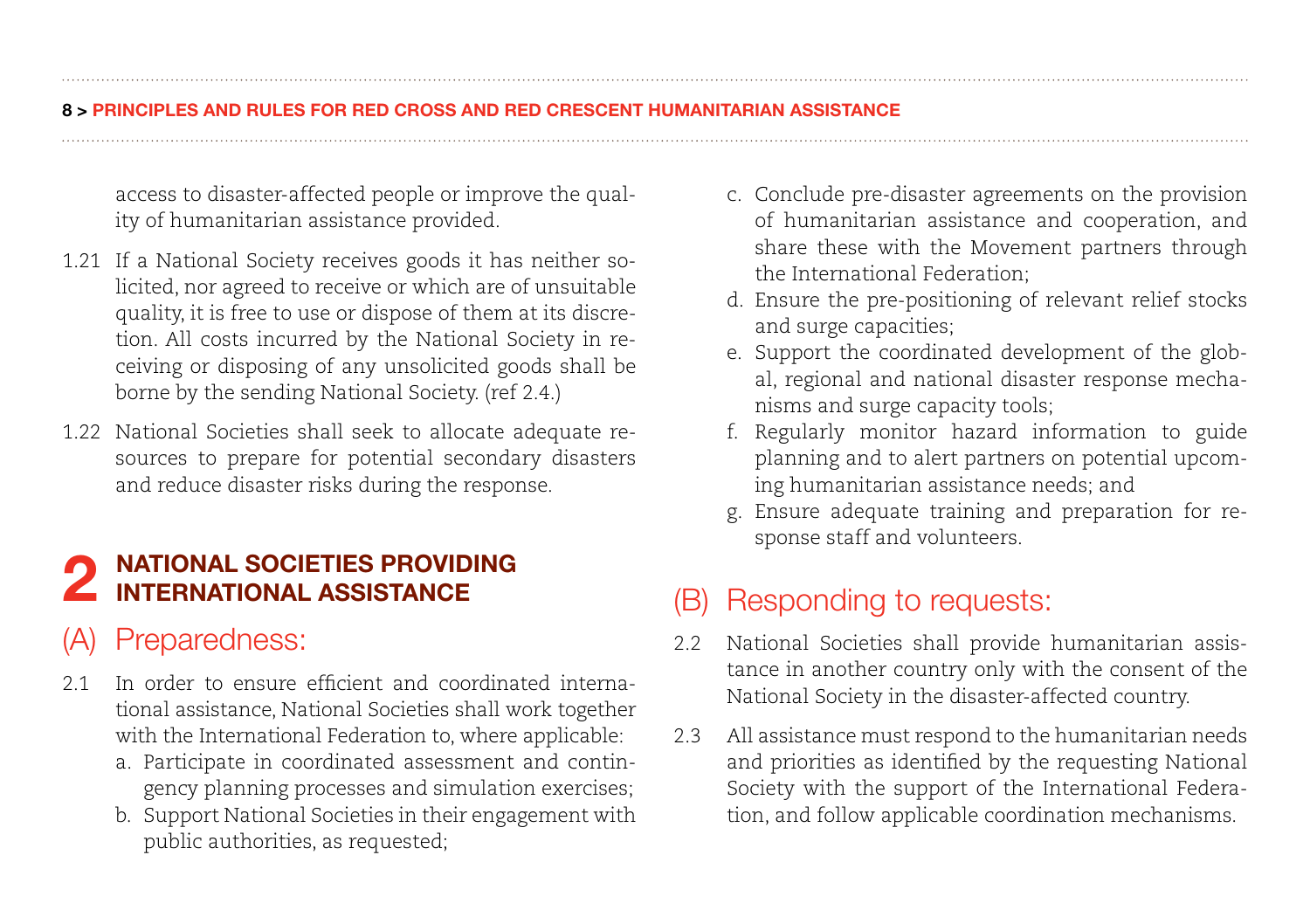- 2.4 The sending National Society is responsible for all costs incurred by the National Society in receiving or disposing of any goods which it has not solicited, agreed to receive, or has judged to be of unsuitable quality. (ref 1.21)
- 2.5 National Societies shall prioritise Red Cross Red Crescent channels when providing international humanitarian assistance. Non-Movement channels of assistance (including donations to non-Movement partners) shall only be used when agreed with the National Society in the affected country. National Societies will inform the International Federation.
- 2.6 When global/regional disaster response mechanisms and surge capacity tools are deployed, initial assistance should be channelled through them and must be coordinated with these mechanisms and tools to ensure operational efficiency and effectiveness.

## Coordinated and principled response:

2.7 National Societies providing agreed international assistance shall inform the receiving National Society and the International Federation in advance of all cash and in-kind goods and personnel that they intend to send. They shall also provide all relevant supporting documents to the receiving National Society or International Federation in advance for timely clearance from public authorities.

- 2.8 When global or regional surge capacity tools are requested and subsequently deployed, the responding National Societies and the International Federation shall provide a detailed description of the tools to be deployed, in-country support required and the initial deployment timeframe, to the receiving National Society.
- 2.9 Where National Societies have agreed operational partnerships with external actors they shall coordinate with the National Society in the disaster affected country and other relevant Movement components to ensure common standards and coherent approaches to humanitarian assistance.
- 2.10 If National Societies wish to transfer relief stocks which are reserved for an International Federation operation, they may do so only with the prior agreement of the International Federation.
- 2.11 National Societies providing assistance shall seek to allocate adequate resources to improve disaster preparedness and reduce disaster risks when responding to disasters.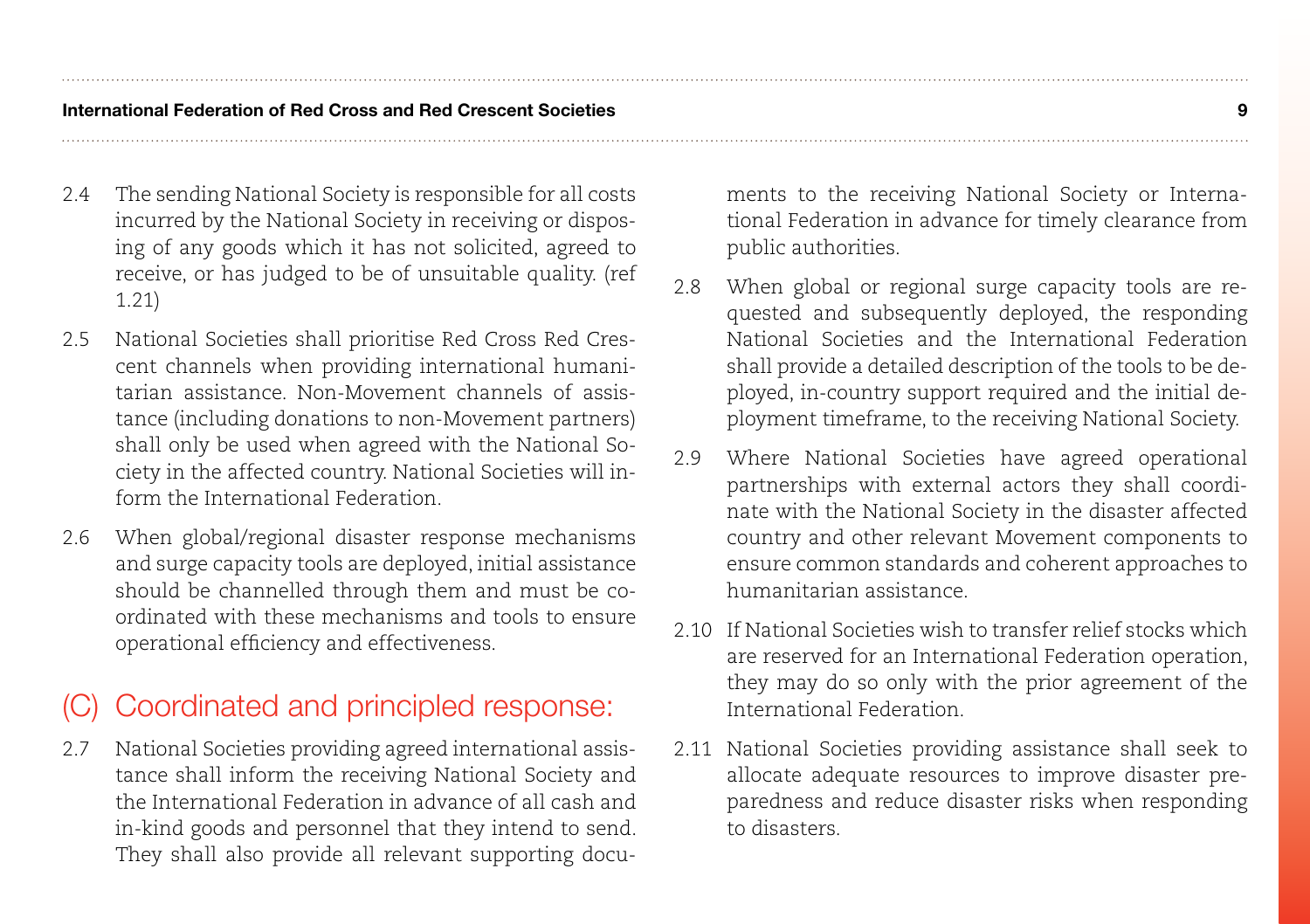2.12. National Societies shall share timely information on their assistance with the receiving National Society and the International Federation.

## THE INTERNATIONAL FEDERATION

## (A) Preparedness:

- 3.1 The International Federation shall support National Societies in their efforts to reduce the vulnerabilities of disaster-prone people and improve their resilience to disasters.
- 3.2 The International Federation shall promote and support the strengthening of National Societies' capacities to improve the efficiency and effectiveness of disaster response.
- 3.3 The International Federation, supported by the National Societies, shall maintain and develop global and regional multilateral disaster response mechanisms and surge capacity tools<sup>4</sup> that are relevant to changing

operating environments and compatible with national response mechanisms.

- 3.4 The International Federation shall monitor hazard information and disseminate relevant warnings to National Societies and promote and share information on key disaster preparedness efforts, initiatives and good practices at national, regional and global levels.
- 3.5 The International Federation shall ensure that globally consistent policies, rules, standards, tools and procedures relevant to disaster response are developed, disseminated and updated, as well as promoting their use in local contexts.

## (B) Responding to requests:

- 3.6 When the International Federation receives a request for international assistance from a National Society, it may:
	- a. Provide support from the Disaster Relief Emergency Fund;
	- b. Launch an Emergency Appeal covering the Federation-wide disaster response;

<sup>4</sup> *Global and regional response mechanisms and surge tools include but are not limited to: Disaster Management Information System (DMIS), Disaster Relief Emergency Fund (DREF), Early Recovery Surge Team (FERST), Emergency Appeal (EA), Emergency Response Units (ERUs), Field Assessment and Coordination Teams (FACT), Heads of Operations (HEOps), Household Economic Security (HES) team, Regional Disaster Response Teams / Regional Intervention Teams (RDRT/RIT), Restoring Family Links (RFL) pool, Shelter Technical Team (STT), and Shelter Coordination Team (SCT).*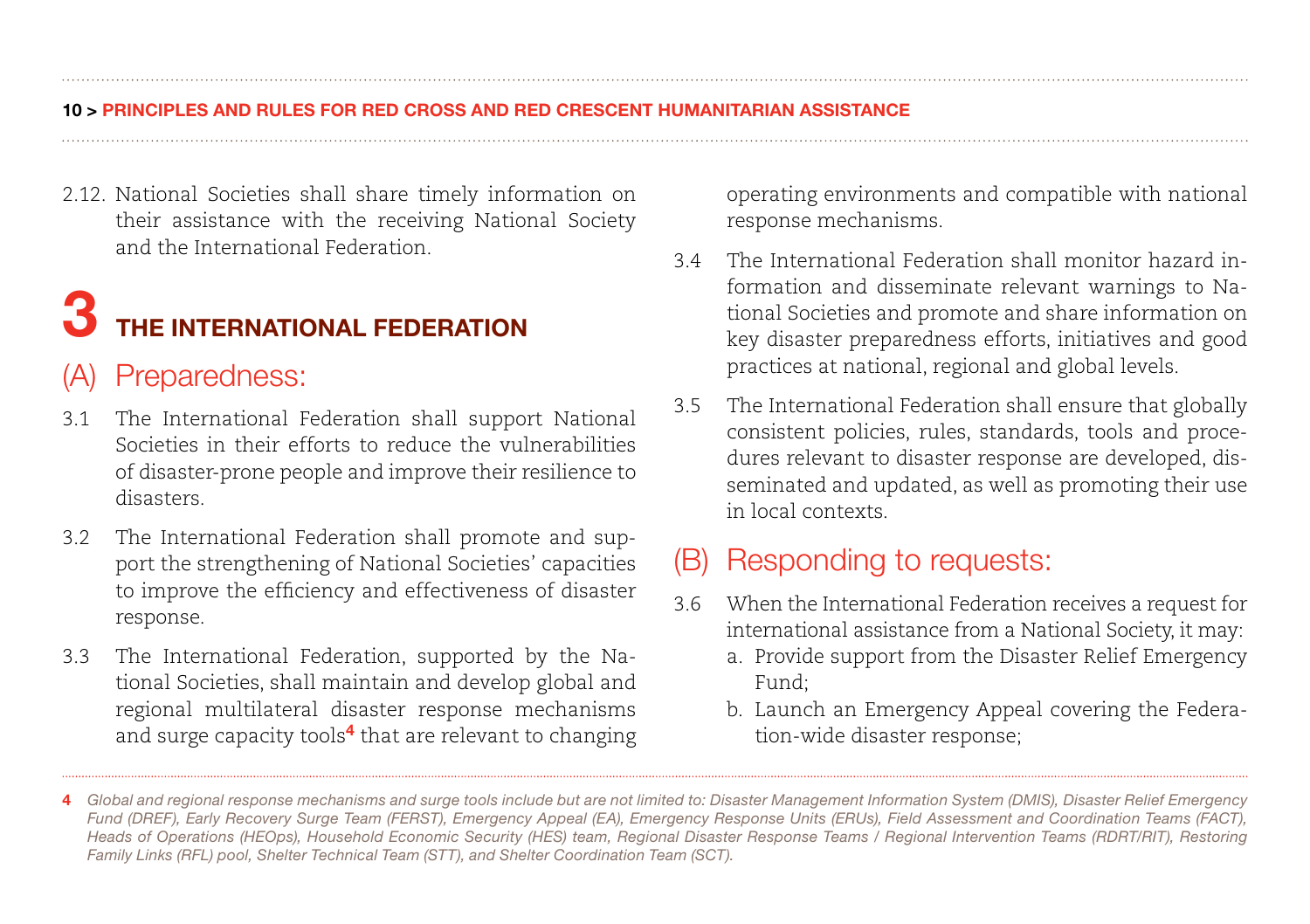- c. Deploy global and regional disaster response mechanisms and surge capacity tools;
- d. Provide support for the preparation of emergency plans of action;
- e. Provide or facilitate the provision of other services requested by the National Society;
- f. Perform its role as set out in any pre-disaster agreement; and/or
- g. Propose other international assistance mechanisms as may be relevant to the specific context.
- 3.7 Where the National Society does not intend to request international humanitarian assistance, the International Federation may, in consultation with the affected National Society, send representatives to the disaster-affected country to gather information and assist the National Society in its response.
- 3.8 Where the International Federation considers that a National Society has not requested international assistance adequate to the scale and impact of the disaster, the International Federation shall make its concerns known to the National Society and propose appropriate action to be taken in order to respond to the humanitarian needs of the affected people.

## (C) Coordinated and principled response:

- 3.9 The International Federation shall organize, coordinate and direct international Red Cross Red Crescent humanitarian assistance.
- 3.10 The International Federation is responsible for ensuring that coordination of international Red Cross Red Crescent assistance occurs at the strategic and operational levels and ensures that a consolidated operational plan is developed.
- 3.11 The International Federation shall encourage and facilitate operational consortia and other forms of alliances among National Societies which support coordinated and efficient action.
- 3.12 The International Federation shall support and promote regional responses as appropriate through regional programming approaches, tools and funding mechanisms.
- 3.13 As the official representative of the National Societies in the international field, the International Federation shall ensure the representation and coordination with international and regional humanitarian organizations. The International Federation may temporarily delegate international representation roles to National Societies.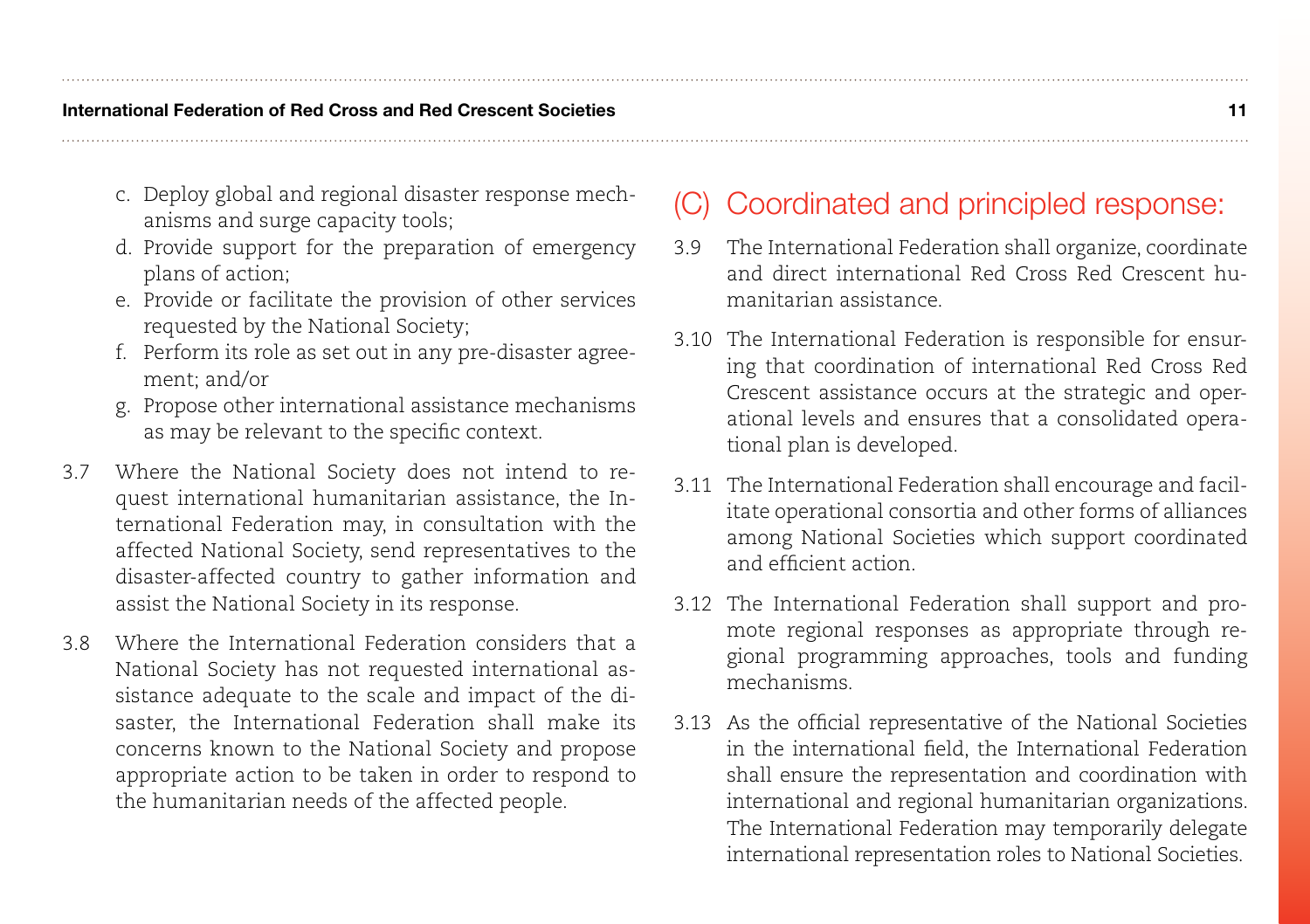- 3.14 The International Federation shall provide the direction and management over any deployed global and regional surge capacity tools agreed with the receiving National Society. The International Federation may assume any other direct operational role as agreed with the National Society in the disaster-affected country.
- 3.15 The International Federation shall seek to ensure that global humanitarian diplomacy approaches to disaster response are strategic and coordinated with other Movement components in the interest of addressing the key humanitarian concerns of the disaster-affected people.
- 3.16 In the context of international humanitarian assistance, the International Federation shall work with the National Society in the affected country to promote and protect its organizational objectives and interests.
- 3.17 The International Federation will disseminate relevant operational information, including plans of action, appeal coverage, the status of expenditures and commitments, activities undertaken, unmet needs, and potential operational and reputational risks.
- 3.18 The International Federation, in agreement with the concerned National Societies shall ensure that realtime evaluations are commissioned for major response operations and reviews and evaluations are carried out

for other operations, on behalf of all operational partners, and that their findings, recommendations and agreed action points are disseminated and followed up.

- 3.19 The International Federation shall work with the National Society in the disaster-affected country and the relevant public authorities to ensure compliance with national law, a facilitated legal environment, and common services for responding National Societies.
- 3.20 The International Federation shall seek to ensure that adequate resources are mobilised to improve disaster preparedness and reduce disaster risks when responding to disasters.

## **BELIEF TO RECOVERY**

- 4.1 National Societies shall ensure that disaster-affected communities are involved in planning and decision making regarding relief and recovery programming.
- 4.2 National Societies and the International Federation shall develop responsible transition and handover strategies based on the needs and priorities of disasteraffected people, available funding and local capacities.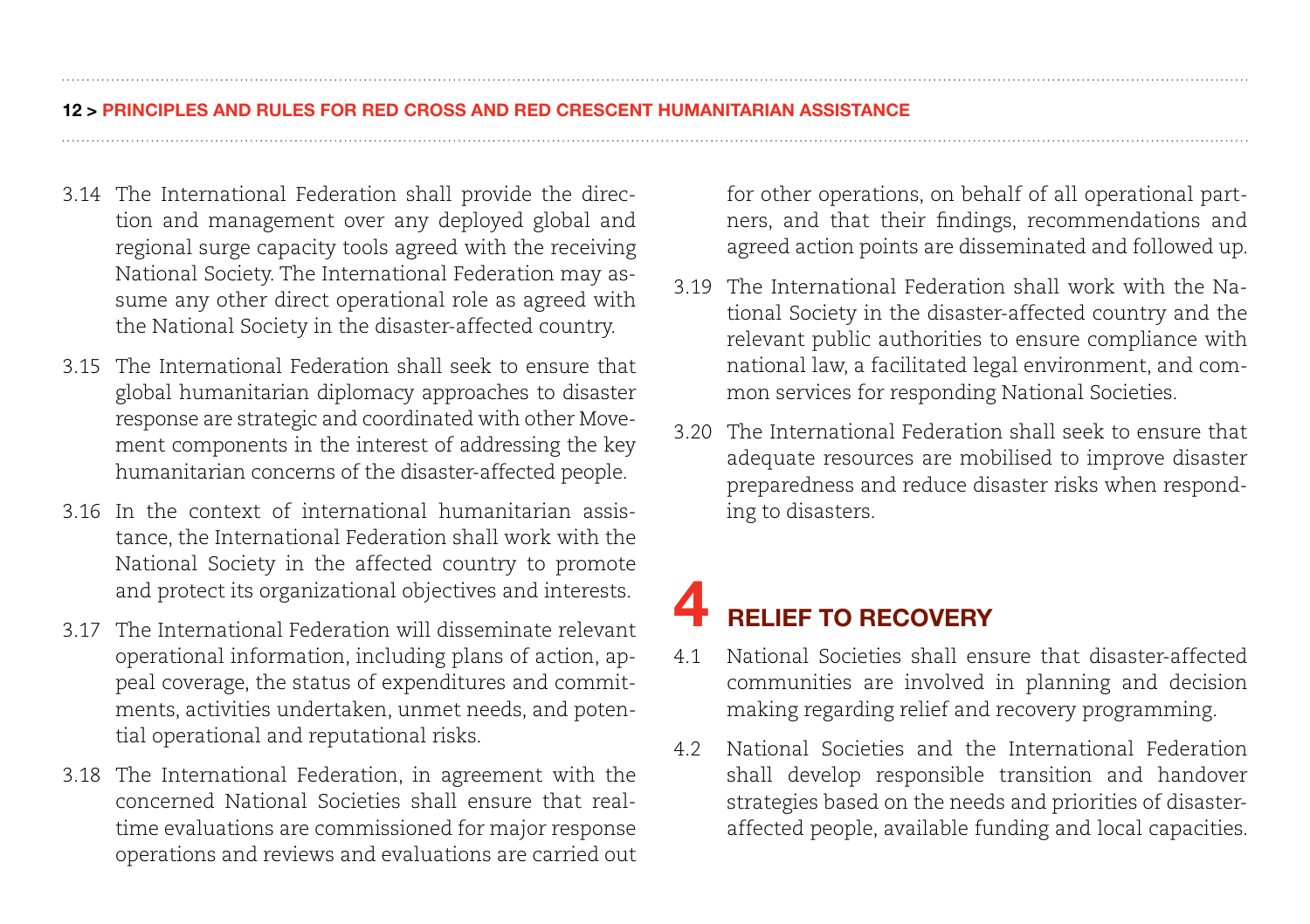To ensure appropriate and timely relief and recovery programming National Societies should:

- a. Assess recovery needs and commence planning within the immediate response;
- b. Engage in participatory planning with affected communities and other relevant actors; and
- c. Ensure that a multi-sectorial relief and recovery strategy is developed and implemented fostering community driven recovery, and addressing crosscutting issues, such as gender, violence prevention and environmental sustainability.

## **5** QUALITY AND ACCOUNTABILITY

## Standards:

- 5.1 National Societies and the International Federation undertake to work in compliance with the *Code of Conduct for the International Red Cross and Red Crescent Movement*  and Non-Governmental Organizations in Disaster Relief and with *the Code for Good Partnership of the International Red Cross and Red Crescent Movement.*
- 5.2 National Societies and the International Federation shall work to continuously improve the efficiency and

quality of international humanitarian assistance by ensuring the implementation of the *Humanitarian Charter and Minimum Standards in Humanitarian Response* (the Sphere Project) and other relevant standards in all humanitarian assistance operations.

5.3 All assistance should seek to minimise any potentially harmful social and economic impacts of assistance ("do no harm"), as well as take account of international environmental standards.

## Beneficiary engagement:

- 5.4 National Societies and the International Federation consider themselves as accountable to disaster-affected people and shall involve them in needs assessment and decision-making to ensure that assistance is appropriate and meets their needs and priorities.
- 5.5 National Societies and the International Federation shall work to put in place transparent communication, feedback and complaints mechanisms which invite disaster affected people to share concerns regarding the assistance provided. The National Societies and the International Federation shall ensure appropriate follow up on feedback.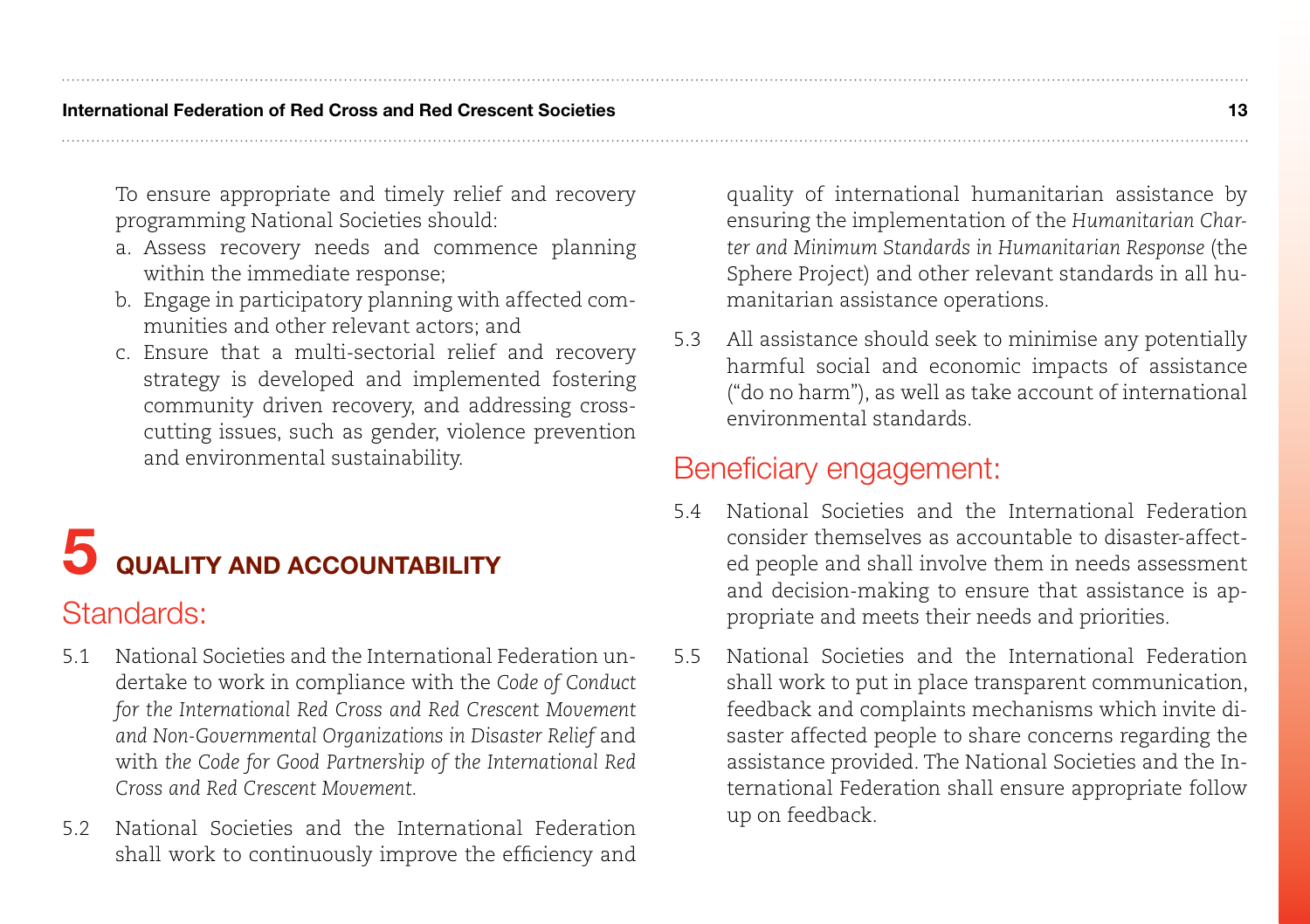## Planning, monitoring, evaluation, and reporting:

- 5.6 National Societies and the International Federation shall put in place mechanisms for timely and effective needs assessment, planning, monitoring, evaluation and reporting. This may include building the capacity of staff and volunteers to undertake:
	- a. Rapid and detailed needs, damage and loss assessment;
	- b. Assessment of the capacities within the communities to respond and provide assistance;
	- c. Assessment of the impact of the disaster on local markets and social capital;
	- d. Primary and secondary data analysis, and consideration of cross-cutting issues relevant to the context;
	- e. Strategic and operational planning; and
	- f. Monitoring, evaluation and reporting activities.
- 5.7 National Societies and the International Federation shall utilize participatory approaches to planning, monitoring, evaluation and learning. They shall ensure that good practices and evaluation reports are disseminated and agreed recommendations are acted upon.

5.8 In all disaster response operations where international Red Cross Red Crescent assistance is provided, National Societies and the International Federation shall cooperate to ensure Federation-wide planning, monitoring and reporting in order to provide a comprehensive picture of the entirety of the assistance provided.

## Staff and volunteer management:

- 5.9 National Societies and the International Federation shall seek to employ staff and volunteers with appropriate technical qualifications and relevant skills and ensure access to relevant training and support for the tasks assigned to them. They shall be required to commit to staff codes of conduct ensuring appropriate standards of behaviour.
- 5.10 National Societies and the International Federation shall have appropriate procedures and tools to guide staff and volunteers in addressing the specific risks associated with working with children and other vulnerable people.
- 5.11 National Societies and the International Federation shall ensure that staff and volunteers involved in disaster response are aware of safety and security risks and are appropriately insured.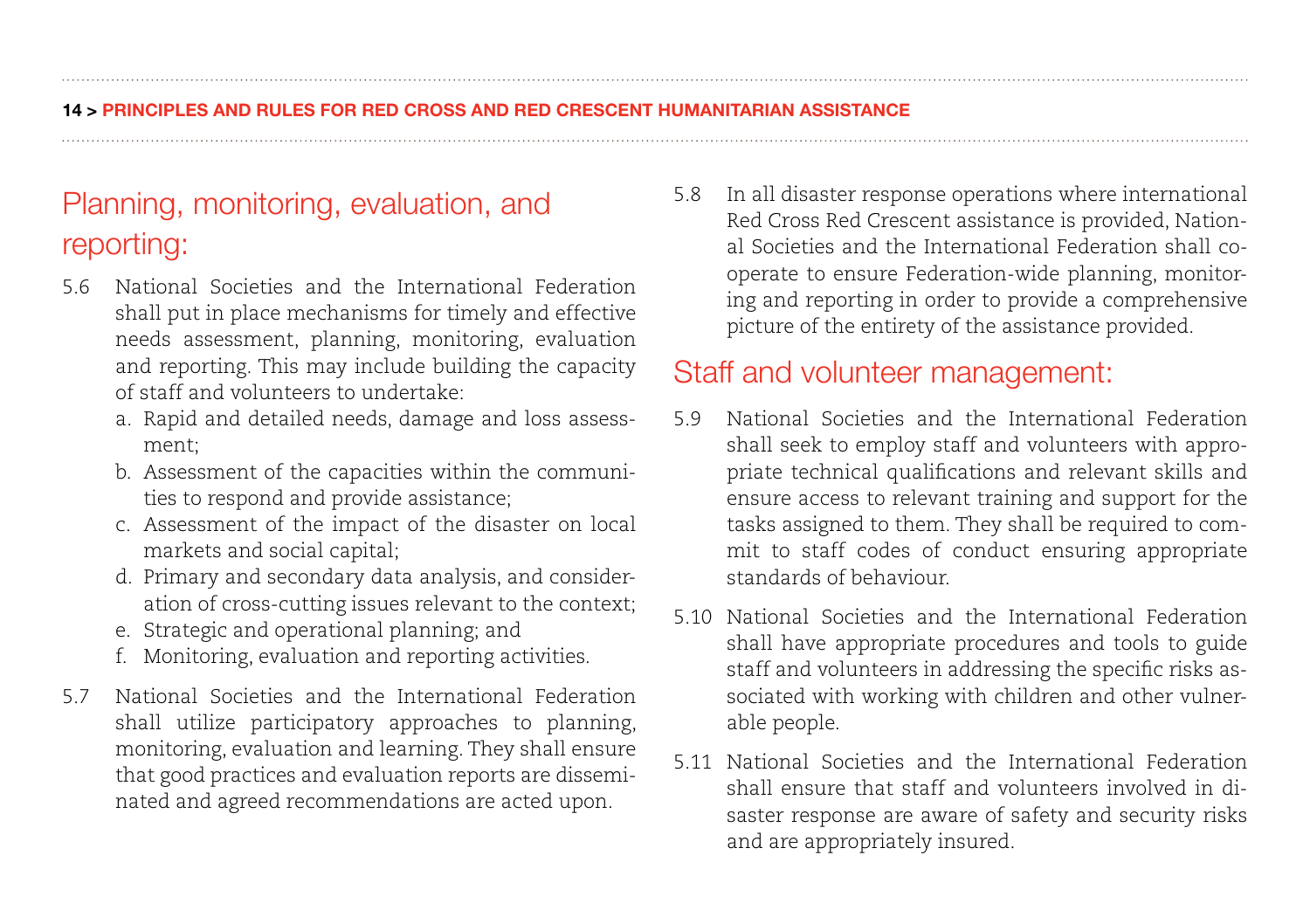## Resource management:

- 5.12 National Societies and the International Federation shall mobilise resources for humanitarian assistance according to the scale of need and ensure that they are appropriate to, and used for, their intended purposes. Resources shall only be mobilised in the territory of another National Society with the prior agreement of that National Society.
- 5.13 National Societies shall maintain sound resource management practices according to their national laws. The National Societies and the International Federation shall apply internationally approved accounting practices that are consistent and transparent to ensure efficient use of all resources.
- 5.14 National Societies shall cooperate with the International Federation to use and develop joint operational support systems and shared service platforms for effective use of resources and better service delivery.
- 5.15 National Societies and the International Federation shall strive to negotiate donor agreements which are consistent with Federation standards where applicable and which have realistic outcomes and deliverables for the operational context and capacities.
- 5.16 When changes must be made to operational plans or donor agreements to better respond to the changing needs of the disaster-affected people, the National Societies or the International Federation shall communicate these changes to concerned donors and other stakeholders in a timely manner.
- 5.17 National Societies and the International Federation shall meet all donor requirements to which they have agreed, including timely production of accurate and coherent financial and narrative reporting.
- 5.18 Relief funds or goods that are surplus to relief needs shall be used for recovery activities related to the same operation or for disaster preparedness and risk reduction activities as agreed with the donors.

## Risk management and audit:

5.19 Funds received for an operation, whether directly from donors or from the International Federation, shall be subject to external audits. These audits shall be commissioned by the relevant donors, the International Federation or the National Societies receiving funds. The relevant parts of such annual audit reports and written reports on actions taken in response to audit recommendations shall be shared with the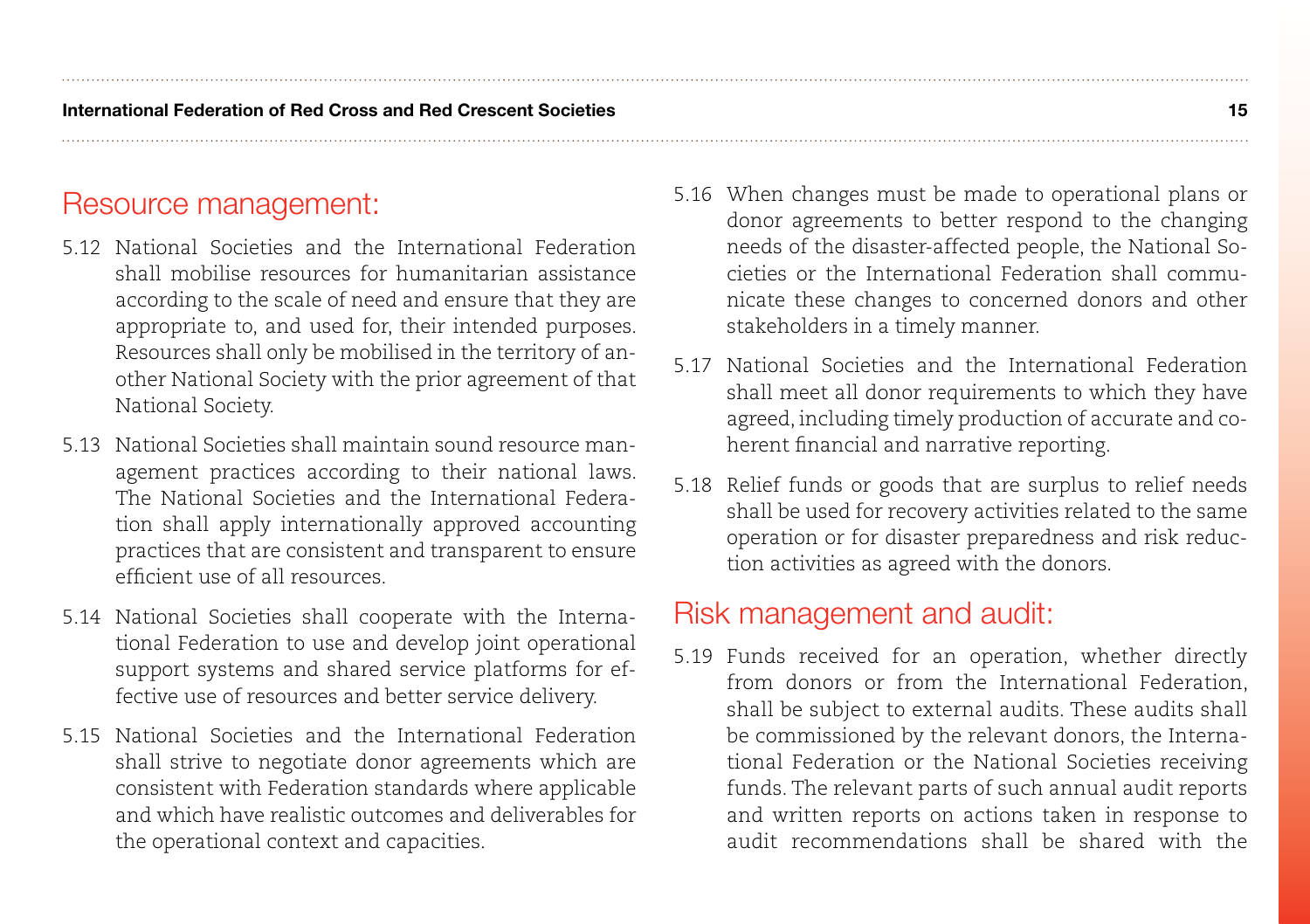International Federation and National Societies providing assistance.

- 5.20 National Societies and the International Federation shall systematically identify, evaluate and mitigate any potential operational and reputational risks related to the receipt or provision of international humanitarian assistance.
- 5.21 National Societies and the International Federation shall put in place systems and procedures, including adequate control and oversight mechanisms, codes of conduct, policies and training, to prevent acts of fraud or corruption.
- 5.22 When fraud or corruption is suspected, necessary action shall be promptly taken. Allegations will be investigated and follow-up action taken as necessary. National Societies and the International Federation shall facilitate and cooperate as needed in each other's investigations and ensure timely and appropriate information sharing and disclosure to relevant stakeholders.

## **6** RELATIONS WITH PUBLIC AUTHORITIES

## Public authorities and civil protection:

- 6.1 National Societies, in their role as auxiliaries to their public authorities in the humanitarian field, supplement and support them in fulfilling their humanitarian responsibilities. They benefit from a specific and unique partnership which involves responsibility and mutual benefits based on national and international law.
- 6.2 When working with their public authorities, including civil protection mechanisms, in providing international humanitarian assistance, National Societies shall apply the following rules:
	- a. Assets or resources may be loaned or deployed to operations, provided such deployment would not weaken the Movement's capacity to respond.
	- b. The emblems of the Movement and their designations, according to the Geneva Conventions and their Additional Protocols or the National Society's name or logo shall only be used in such international deployments if:
		- The National Society retains the full control over such assets and resources;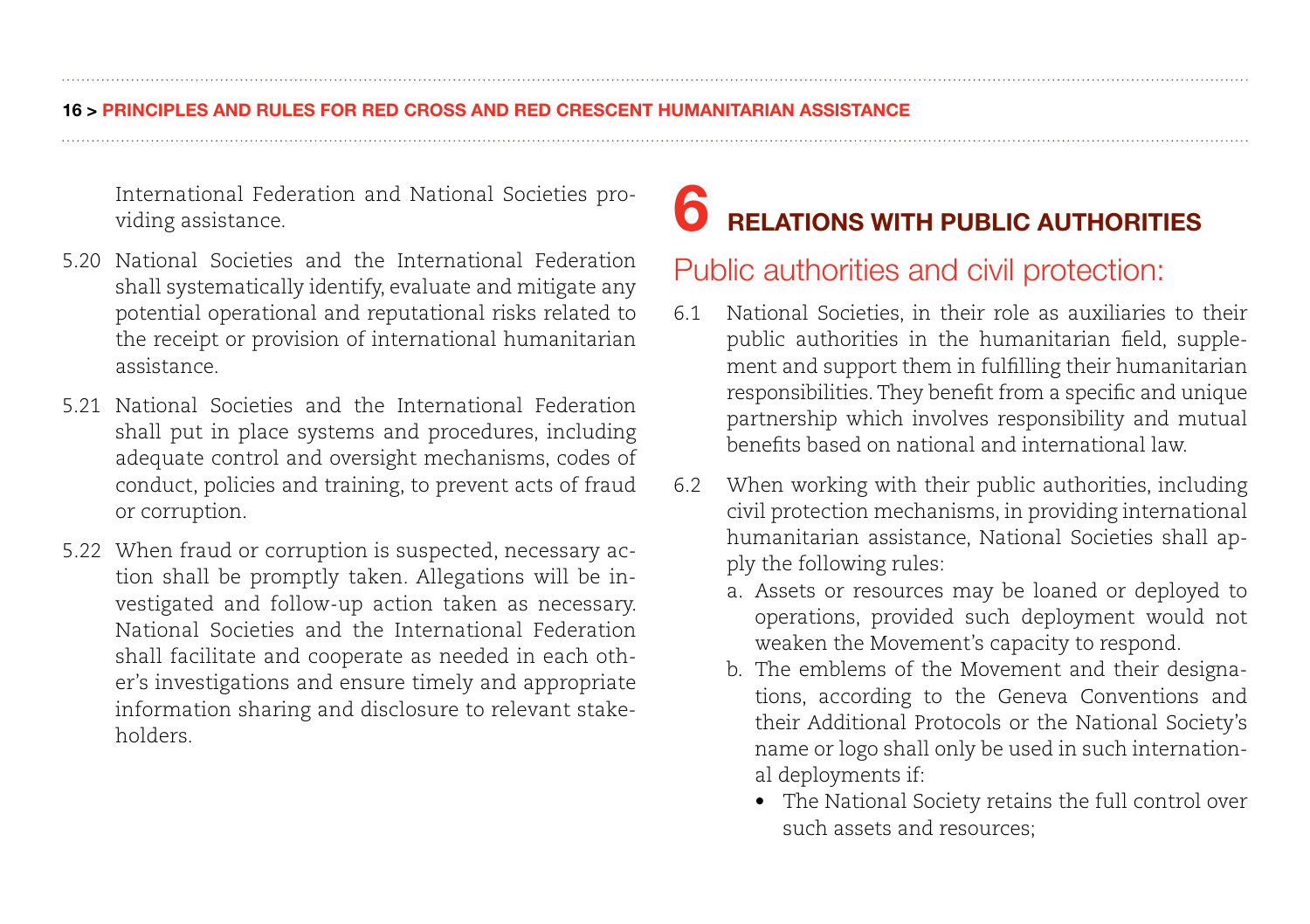- Such use is agreed by the National Society in the disaster-affected country and the International Federation; and
- • The use of the emblems is not considered a risk to the perceived independence and neutrality of the Red Cross Red Crescent response, nor a potential threat to safety, security or access of any staff or volunteers.

## Civil military coordination:

- 6.3 National Societies shall maintain a dialogue and interact with military bodies in their own countries, including disseminating knowledge on the Fundamental Principles, international humanitarian law as well as the mandates and the activities of the National Societies and the International Federation making a distinction between the respective roles of the military bodies and of the Movement components.
- 6.4 All components of the Movement observe and apply the *Movement Guidance document on relations between the components of the Movement and military bodies (2005)*.
- 6.5 Military assets shall only be used in disaster response by the National Societies and the International Federation as a last resort, meaning that there are no compa-

rable civilian alternatives, and the use of military assets is necessary to meet a critical humanitarian need. In addition, any use of military assets by a National Society providing international humanitarian assistance must be approved by the National Society in the disaster-affected country (in consultation with its public authorities) and the International Federation must be informed.

- 6.6 Any interactions with military forces must respect the Fundamental Principles and consider the potential impact on the security of beneficiaries of humanitarian assistance and on other components of the Movement that might be operating either in the country or region. Therefore:
	- a. National Societies providing international assistance should take special care in terms of any interactions with their own military present in the disaster or crisis affected country, to preserve their actual and perceived independence, neutrality and impartiality.
	- b. National Societies and the International Federation may not use armed protection or escorts except as set forth by the Council of Delegates.
	- c. Armed military transport should never be used.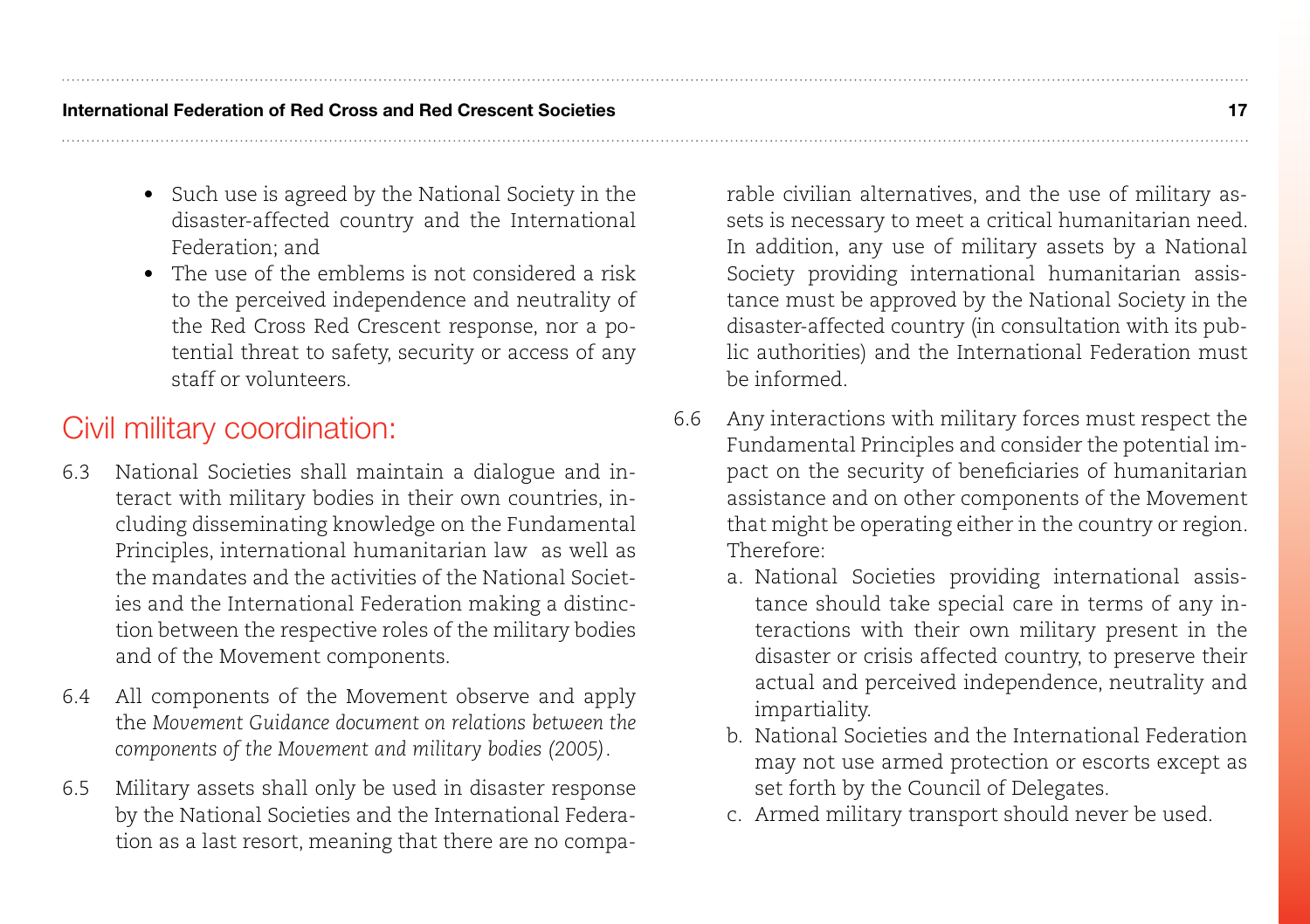## 7 relations with external actors

## Humanitarian agencies and other organisations:

- 7.1 National Societies and the International Federation shall engage in a coordinated manner with humanitarian agencies and other actors which seek to strengthen overall coordination, quality and efficiency of humanitarian assistance.
- 7.2 When considering establishing an operational partnership with an external actor, the National Society should ensure that such partnerships shall not weaken the response capacity of the National Society or the image and reputation of any component of the Movement operating in the country. Guidance may be sought from the International Federation, prior to entering into such partnerships.
- 7.3 National Societies may appeal for funding through United Nations' funding mechanisms for activities in their own countries only provided that they can adhere to the Fundamental Principles and rules and regulations of the Movement and the International Federation.

7.4 The International Federation may annex its Emergency Appeals to United Nations' funding mechanisms to inform the wider humanitarian community of the International Federation's humanitarian activities with a focus on collaboration and coordination.

## Private sector:

- 7.5 National Societies and the International Federation shall enter into partnerships with private sector actors that have respect for the Movement's humanitarian values, have a positive image, and a track record of good ethical behaviour. Due diligence must be performed on all private sector partnerships when the emblems of the Movement and their designations are used.
- 7.6 National Societies and the International Federation shall not accept donations from sources which risk the image or reputation of any component of the Movement.
- 7.7 Volunteers from corporate partners may only be used in international humanitarian assistance if they are trained for the tasks assigned, adequately insured, and placed under the full management and control of the sending National Society or National Society of the af-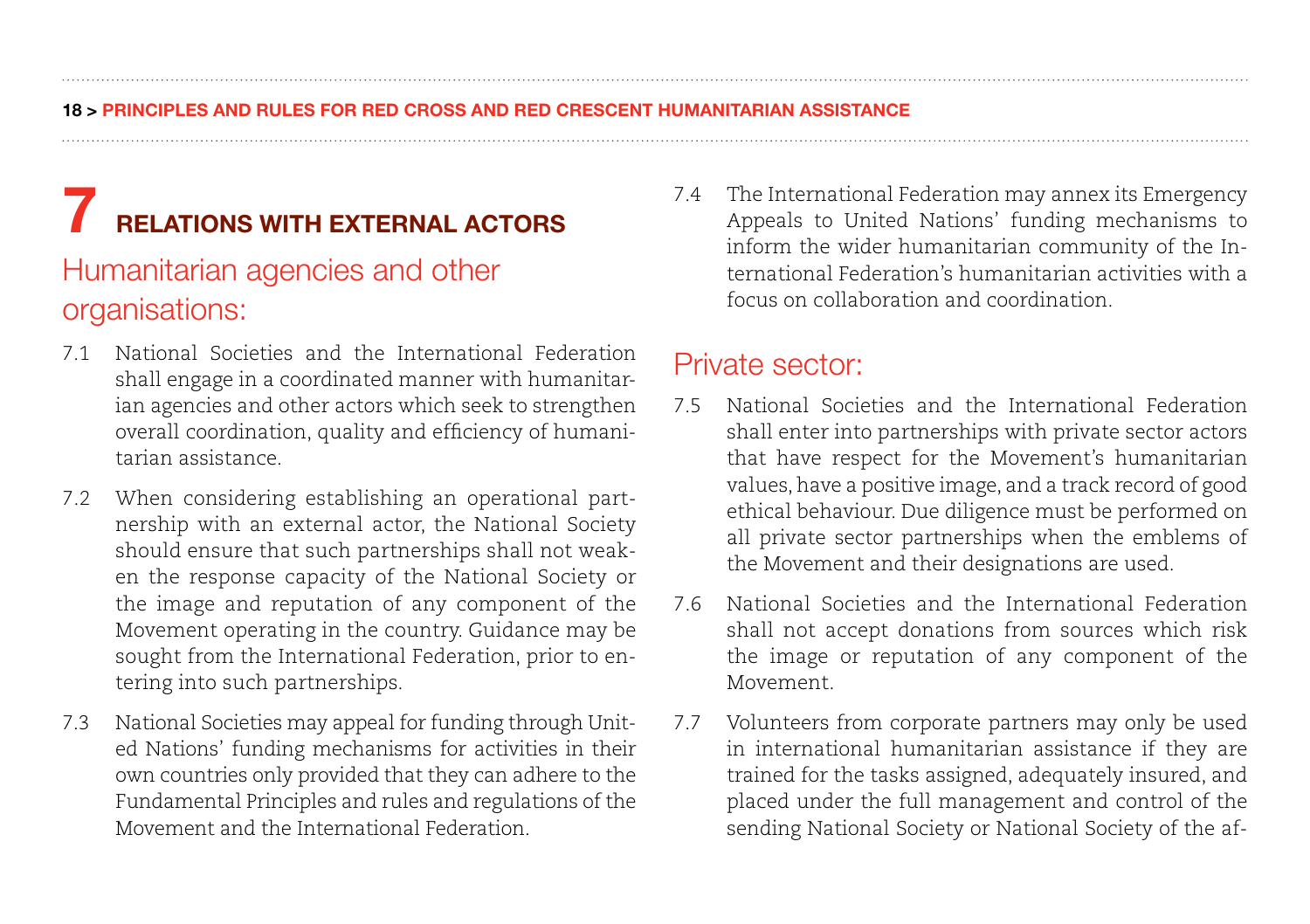fected country. The National Society of the affected country must approve the deployment and the International Federation must be informed.

## Media and communications:

- 7.8 National Societies and the International Federation shall respect the dignity of affected people in their communications. They shall seek to use public and social media to draw attention to unmet needs and rights of people affected by and vulnerable to disasters and to strengthen dialogue with those affected by disasters.
- 7.9 National Societies and the International Federation shall seek a coordinated approach to media highlighting the role and priorities of the National Society of the affected country and agreed advocacy positions around key issues.
- 7.10 National Societies and the International Federation shall strive to improve public knowledge of any disaster or emergency situation within 24 hours of a declared disaster, as long as this does not impede the efficient conduct of the response operation.

7.11 When facilitating field trips to the affected area for media organisations or publishing content featuring the affected area, the International Federation and any participating National Societies shall first consult the National Society in the affected country.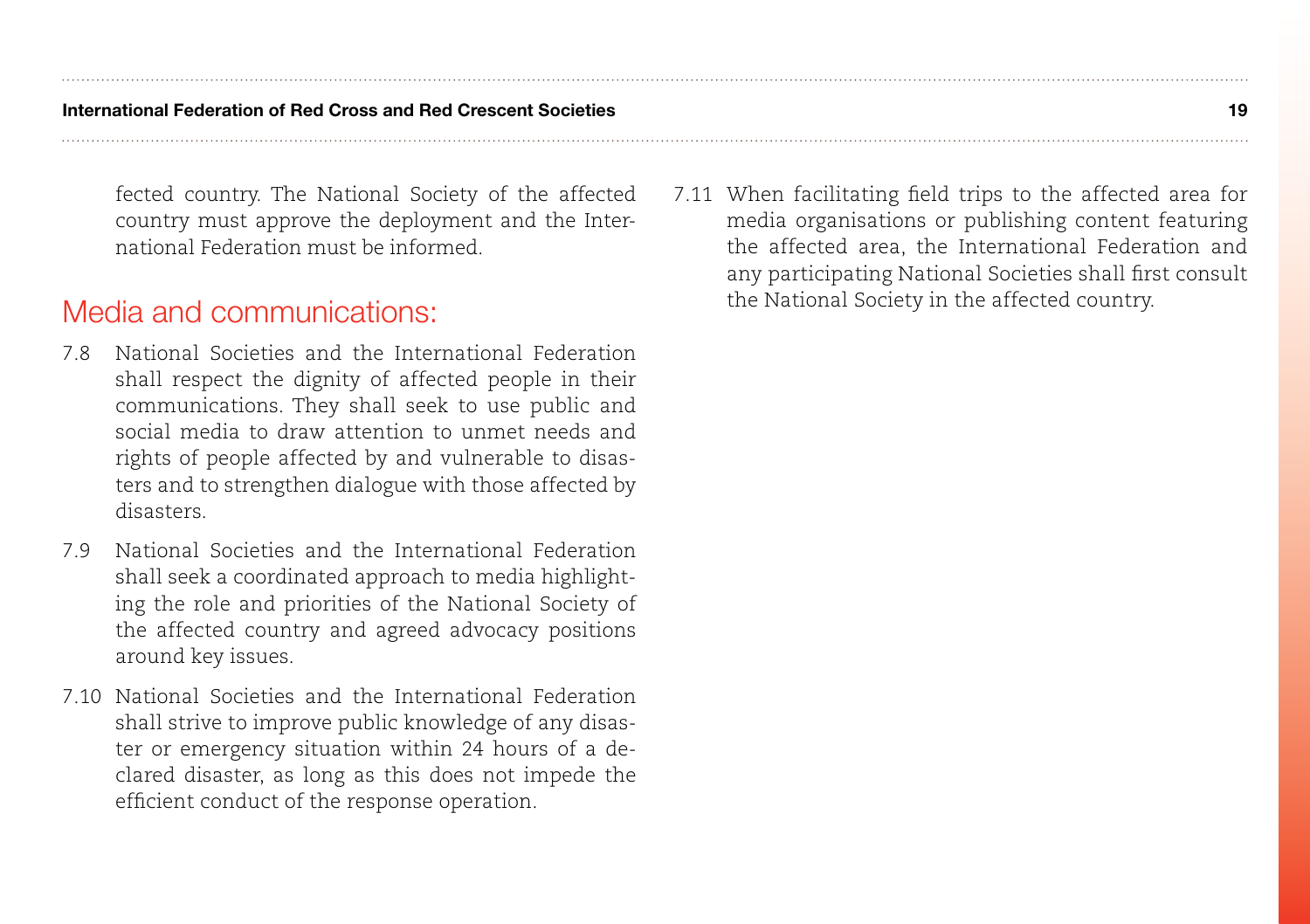# **FINAL PROVISIONS**

- 8.1 The use of the names and emblems of the Movement as protected by law, shall, at all times, conform to Regulations on the use of Emblems of the Red Cross or Red Crescent by National Societies (IC 1965, revised CoD 1991).
- 8.2 These Principles and Rules are binding on the National Societies and the International Federation. Any violations or other reputational and operational risks shall be reported to the appropriate governance mechanism.
- 8.3 National Societies and the International Federation shall ensure that their personnel, volunteers and partners are aware of the content of these Principles and Rules and are equipped with the necessary skills and training to comply with them.
- 8.4 The need for potential review or amendment of these Principles and Rules shall be formally considered every four years.
- 8.5 Any dispute between National Societies, or between National Societies and the International Federation, related to these Principles and Rules that cannot be re-

solved by the parties shall be addressed to the International Federation's compliance and mediation committee, unless otherwise agreed by the disputing parties.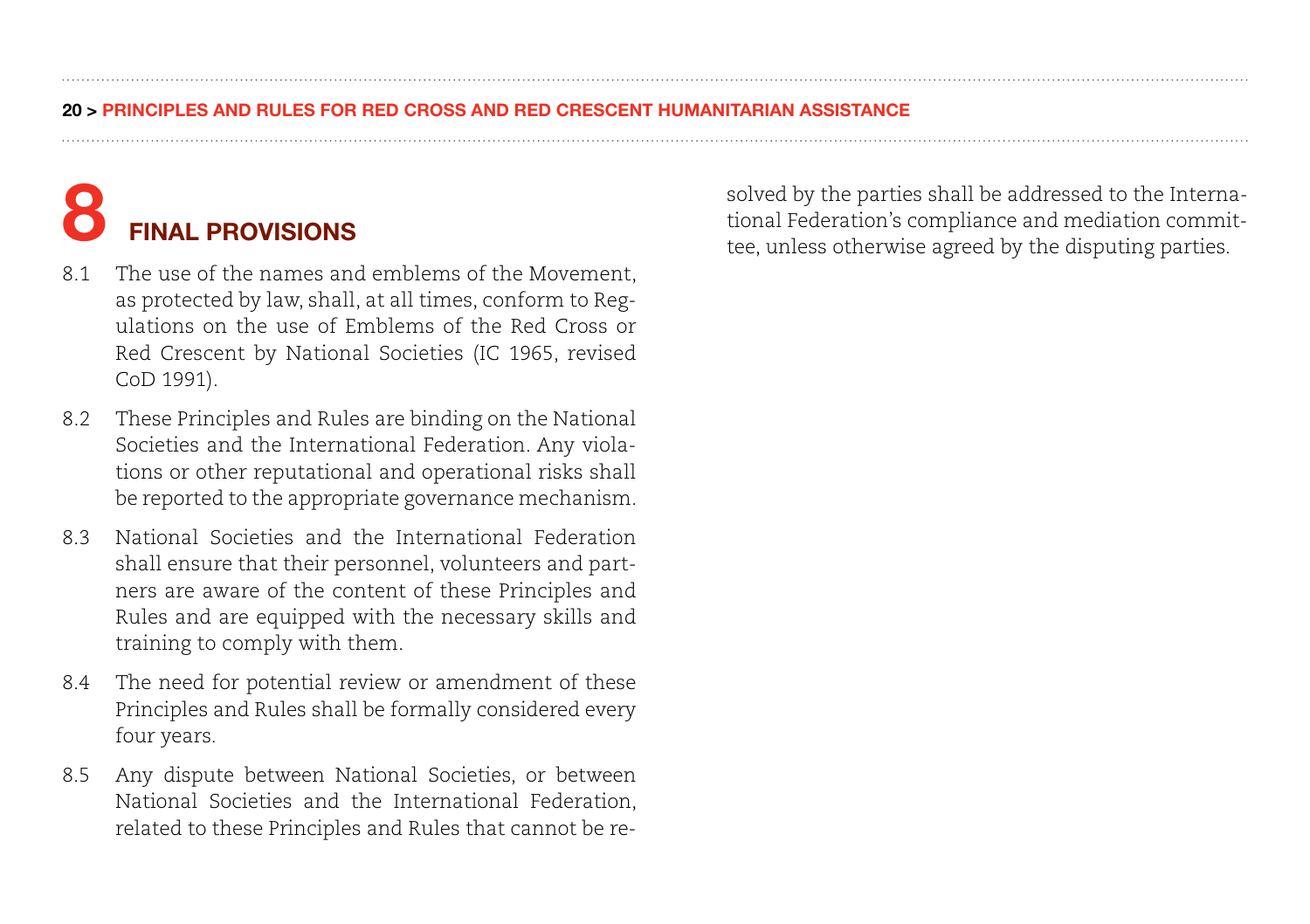## ANNEX A

Reference documents relevant to the implementation of the Principles and Rules for Red Cross and Red Crescent Humanitarian Assistance.

| <b>STATUTORY TEXTS</b>                                          | Constitution of the International Federation of Red Cross and Red Crescent Societies, GA 1987,<br>amended 1991, revised and adopted 1999 and 2007                                                                                                                       |
|-----------------------------------------------------------------|-------------------------------------------------------------------------------------------------------------------------------------------------------------------------------------------------------------------------------------------------------------------------|
|                                                                 | Statutes and Rules of procedure of the International Red Cross and Red Crescent Movement, IC<br>1986, amended 1995 and 2006                                                                                                                                             |
|                                                                 | The Fundamental Principles, IC 1965, revised and adopted 1986                                                                                                                                                                                                           |
| <b>INTERNATIONAL</b><br><b>CONFERENCE DOCUMENTS</b>             | Code of Conduct for the International Red Cross and Red Crescent Movement and Non-<br>Governmental Organisations (NGOs) in Disaster Relief, IC 1994                                                                                                                     |
| <b>INTERNATIONAL</b><br><b>CONFERENCE</b><br><b>RESOLUTIONS</b> | Furthering the auxiliary role: Partnership for stronger National Societies and volunteering<br>development, IC 2011, Resolution 4                                                                                                                                       |
|                                                                 | Guidelines for the domestic facilitation and regulation of international disaster relief and initial<br>recovery assistance - IDRL Guidelines, IC 2007                                                                                                                  |
|                                                                 | Regulations on the Use of the Emblem of the Red Cross or the Red Crescent by the National<br>Societies, IC 1965, revised CoD 1991                                                                                                                                       |
|                                                                 | Report on the implementation of Resolution 2 – Specific Nature of the International Red Cross and<br>Red Crescent Movement in action and partnerships and the role of National Societies as auxiliaries<br>to the public authorities in the humanitarian field, IC 2011 |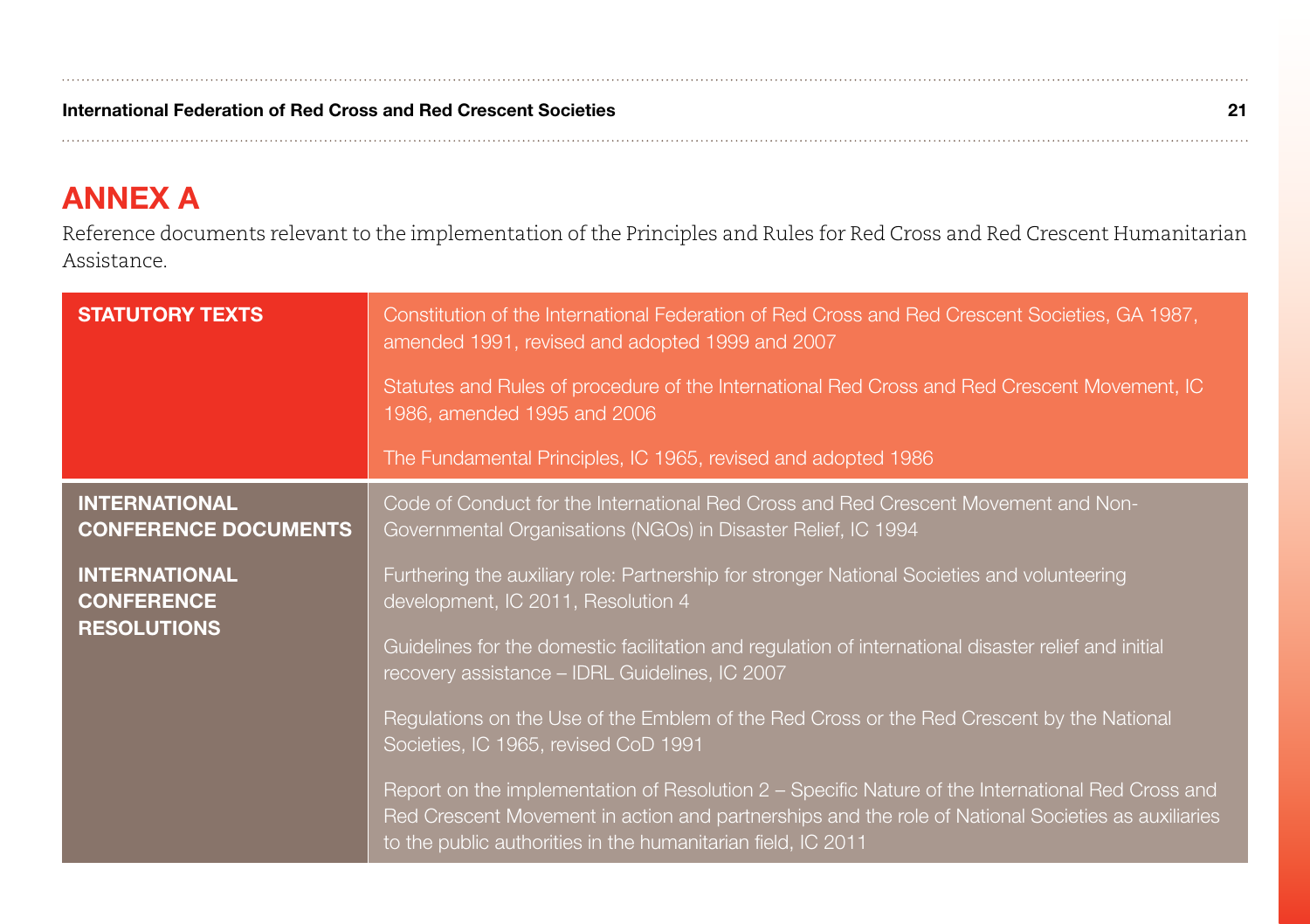| <b>INTERNATIONAL</b><br><b>CONFERENCE</b><br><b>RESOLUTIONS</b> | Specific nature of the International Red Cross and Red Crescent Movement in action and<br>partnerships and the role of National Societies as auxiliaries to the public authorities in the<br>humanitarian field, IC 2007, Resolution 2<br>Together for Humanity, IC 2007, Resolution 1 |
|-----------------------------------------------------------------|----------------------------------------------------------------------------------------------------------------------------------------------------------------------------------------------------------------------------------------------------------------------------------------|
| <b>MOVEMENT DOCUMENTS</b>                                       | Agreement on the Organization of the International Activities of the Components of the International                                                                                                                                                                                   |
|                                                                 | Red Cross and Red Crescent Movement - The Seville Agreement, CoD 1997                                                                                                                                                                                                                  |
| <b>COUNCIL OF DELEGATES</b><br><b>RESOLUTIONS</b>               | Code for Good Partnership of the International Red Cross and Red Crescent Movement, CoD 2009                                                                                                                                                                                           |
|                                                                 | Minimum elements to be included in operational agreements between Movement components and<br>their external operational partners, 2003                                                                                                                                                 |
|                                                                 | Movement components' relations with external humanitarian actors, CoD 2011, Resolution 2 and<br>background report                                                                                                                                                                      |
|                                                                 | Movement policy for Corporate Sector Partnerships, CoD 2005, Resolution 10                                                                                                                                                                                                             |
|                                                                 | Restoring Family Links Strategy (and Implementation Plan) for the International Red Cross and Red<br>Crescent Movement (2008-2018), CoD 2007, Resolution 4                                                                                                                             |
|                                                                 | Relations between the components of the Movement and military bodies, CoD 2005, Resolution 7,<br>Annex                                                                                                                                                                                 |
|                                                                 | Report on the Use of Armed Protection for Humanitarian Assistance, CoD 1995, Resolution 9                                                                                                                                                                                              |
|                                                                 | Strategy for the Movement, CoD 2009, Resolution 2                                                                                                                                                                                                                                      |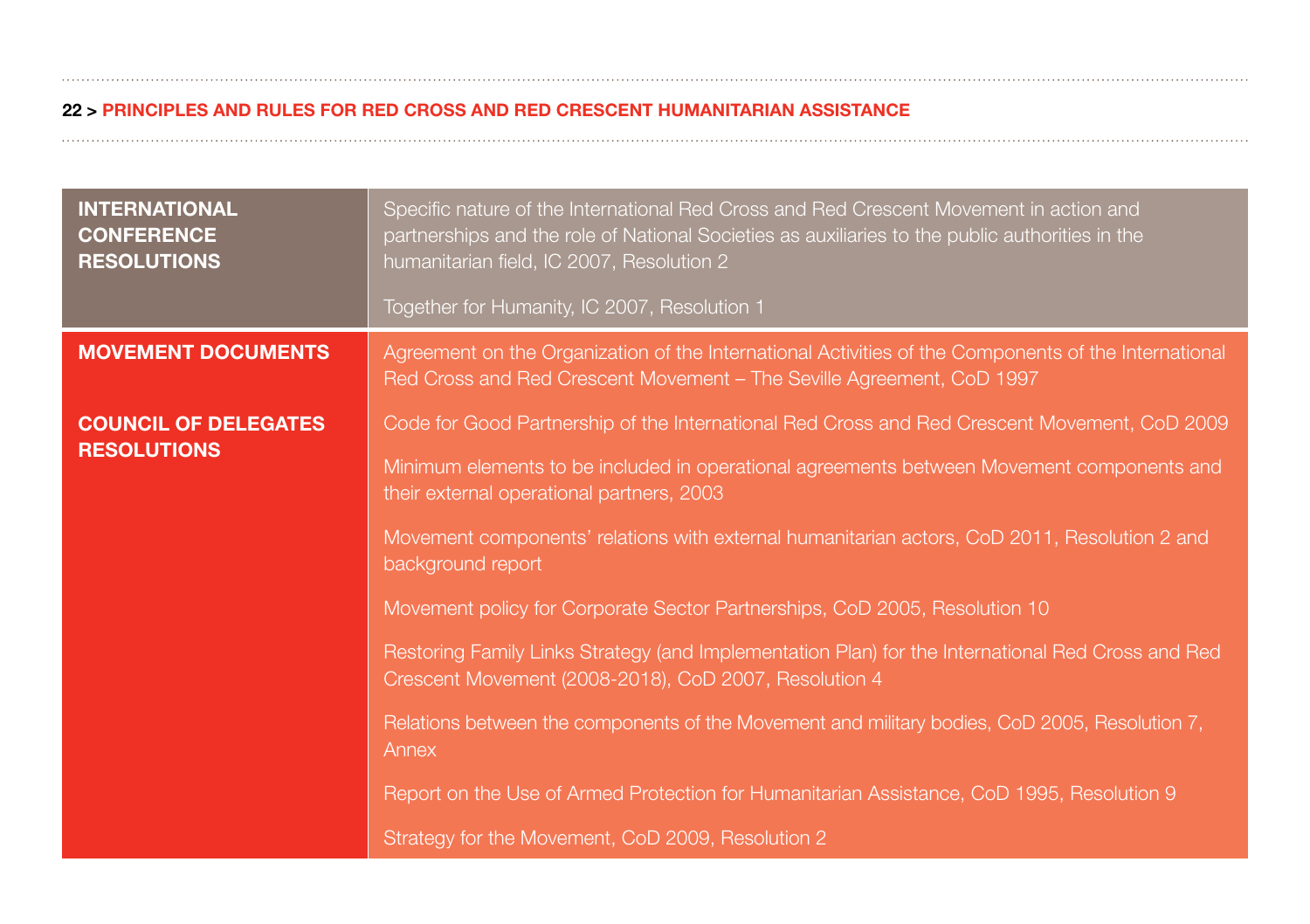| <b>COUNCIL OF DELEGATES</b><br><b>RESOLUTIONS</b> | Supplementary Measures to Enhance the Implementation of the Seville Agreement - Supplementary<br>Measures, CoD 2005, Resolution 8, Annex |
|---------------------------------------------------|------------------------------------------------------------------------------------------------------------------------------------------|
| <b>IFRC POLICIES</b>                              | Disaster Preparedness policy, GA 1999                                                                                                    |
|                                                   | Emergency Response Policy, GA 1997                                                                                                       |
|                                                   | Essential Drugs and Medical Supplies policy, GA 1999                                                                                     |
|                                                   | First Aid policy, GB 2007                                                                                                                |
|                                                   | Food Security and Nutrition Policy, GB 2003                                                                                              |
|                                                   | Gender Policy, GA 1999                                                                                                                   |
|                                                   | Fraud and corruption prevention and control policy                                                                                       |
|                                                   | Fund-raising Policy, GA 1997                                                                                                             |
|                                                   | Health Policy, GA 2005                                                                                                                   |
|                                                   | HIV/AIDS Policy, GB 2002                                                                                                                 |
|                                                   | Humanitarian Diplomacy Policy, GA 2009                                                                                                   |
|                                                   | Integrating relief, rehabilitation and development policy, GA 1991                                                                       |
|                                                   | Integrity Policy, GA 2009                                                                                                                |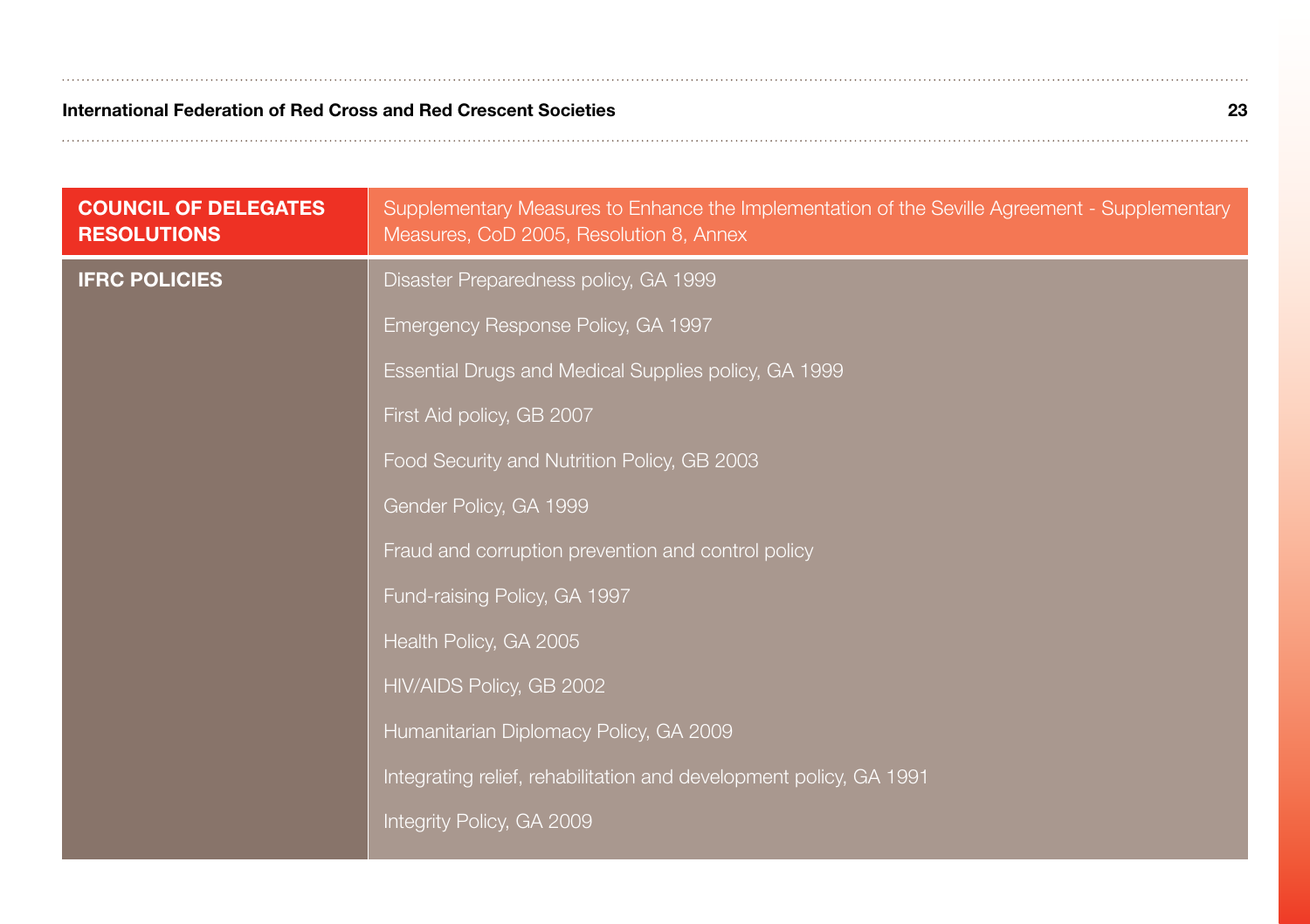| <b>IFRC POLICIES</b>                                | Migration Policy, GA 2009                                                                        |
|-----------------------------------------------------|--------------------------------------------------------------------------------------------------|
|                                                     | Post Emergency and Rehabilitation Policy, GA 1999                                                |
|                                                     | Volunteering Policy, GA 2011                                                                     |
|                                                     | Water and Sanitation Policy, GB 2003                                                             |
|                                                     | Youth Policy, GA 2011                                                                            |
| <b>MOVEMENT PROCEDURES</b><br><b>AND GUIDELINES</b> | Civil Protection Guidance for NS and IFRC Secretariat relations with European Union actors, 2013 |
|                                                     | Community Early Warning Systems: Guiding Principles, 2012                                        |
|                                                     | Contingency Planning Guide, 2012                                                                 |
|                                                     | Disaster Response Standard Operating Procedures (SOP), 2012                                      |
|                                                     | DREF Procedures and guidelines, 2011                                                             |
|                                                     | Early Warning > Early Action Handbook, 2008                                                      |
|                                                     | Earthquakes: guidelines on preparing, responding and recovering, 2012                            |
|                                                     | <b>ERU Standard Operating Procedures (ERU SOP)</b>                                               |
|                                                     | Federation-wide Resource Mobilization Strategy, GB 2011                                          |
|                                                     | Field Manual on Restoring Family Links in Disasters, 2009                                        |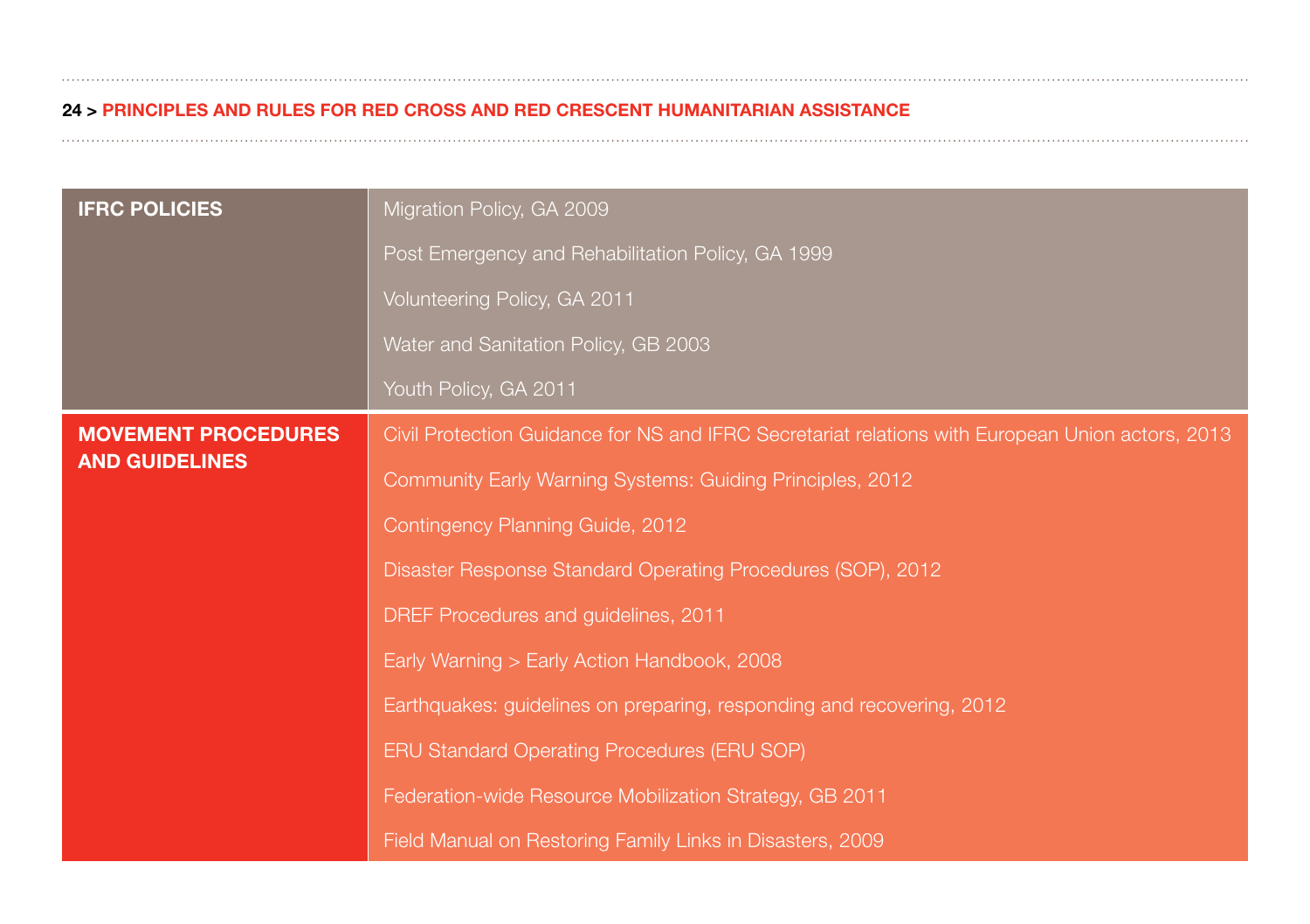| <b>MOVEMENT PROCEDURES</b><br><b>AND GUIDELINES</b> | Guidelines for Assessment in Emergencies, 2008                                                                   |
|-----------------------------------------------------|------------------------------------------------------------------------------------------------------------------|
|                                                     | Guidelines for Livelihoods Programming, 2010                                                                     |
|                                                     | International Red Cross and Red Crescent Movement Guidelines for Cash Transfer<br>Programming, 2007              |
|                                                     | Management of dead Bodies after Disasters: A field Manual for First Responders, 2009                             |
|                                                     | PASSA – Participatory Approach for Safe Shelter Awareness, 2011                                                  |
|                                                     | Post-disaster community infrastructure rehabilitation and (re)construction guidelines, 2012                      |
|                                                     | Post-disaster settlement planning guidelines, 2012                                                               |
|                                                     | Procedures and Guidance for the Emergency Plan of Action, Emergency Appeal, and related<br>reporting tools, 2013 |
|                                                     | Public awareness and public education for disaster risk reduction: a guide, 2011                                 |
|                                                     | Recovery Programming Guidance, 2012                                                                              |
|                                                     | Setting up a National Disaster Preparedness and Response Mechanism: Guidelines for National<br>Societies, 2010   |
|                                                     | Shelter Coordination in natural disasters, 2012                                                                  |
|                                                     | Shelter Kit Guidelines, 2010                                                                                     |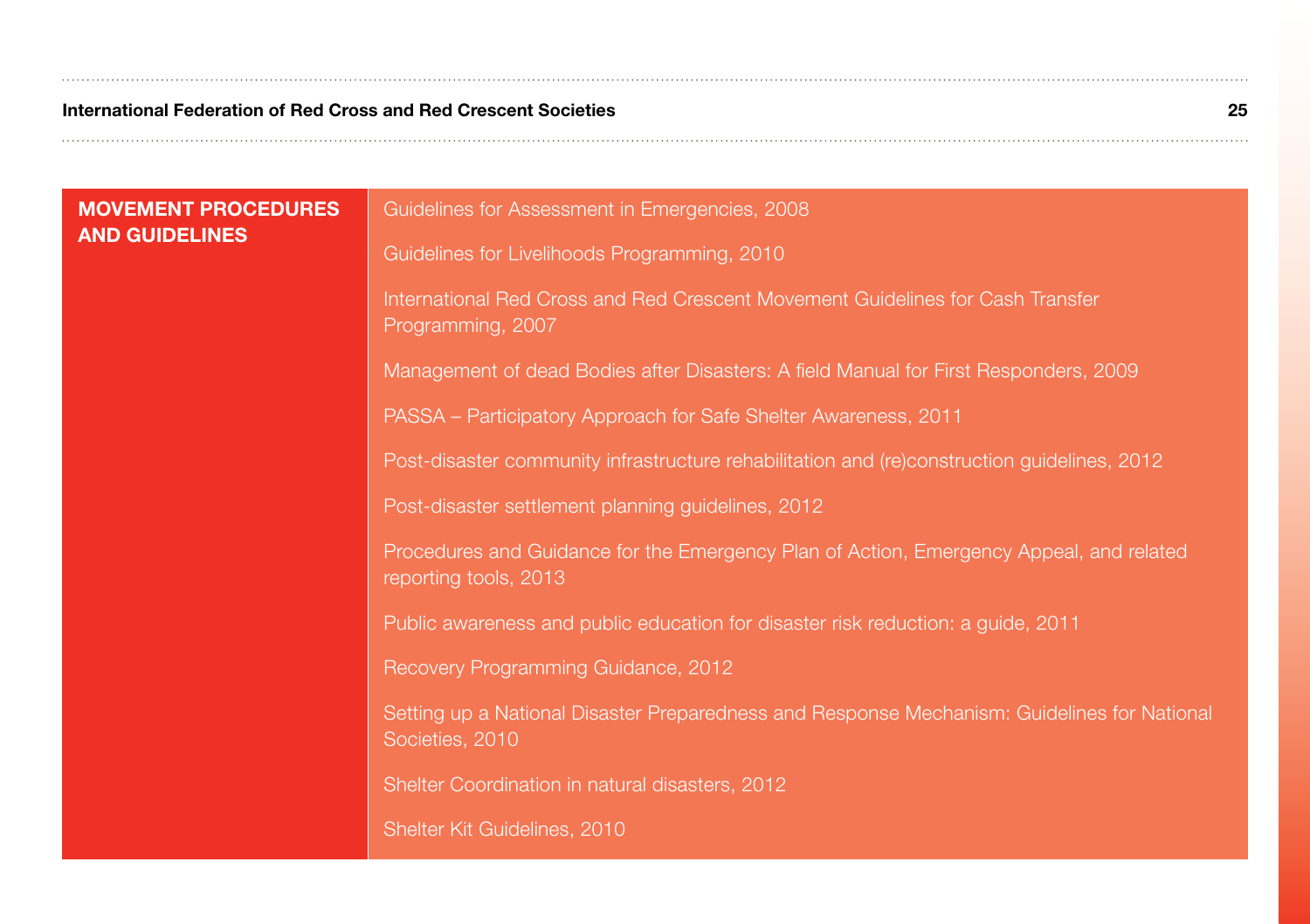| <b>MOVEMENT PROCEDURES</b><br><b>AND GUIDELINES</b>                                                  | Vulnerability and Capacity Assessment Guidelines, 2006                                                                                                                                                                                                                                                                   |
|------------------------------------------------------------------------------------------------------|--------------------------------------------------------------------------------------------------------------------------------------------------------------------------------------------------------------------------------------------------------------------------------------------------------------------------|
| <b>OTHER HUMANITARIAN</b><br><b>POLICY FRAMEWORKS,</b><br><b>GUIDELINES AND</b><br><b>PRINCIPLES</b> | Guidelines on The Use of Foreign Military and Civil Defence Assets in Disaster Relief - Oslo<br>Guidelines, revised 2007                                                                                                                                                                                                 |
|                                                                                                      | HAP Standards in Humanitarian Accountability and Quality Management, 2007, revised 2010                                                                                                                                                                                                                                  |
|                                                                                                      | Principles and Good Practice of Humanitarian Donorship, 2003                                                                                                                                                                                                                                                             |
|                                                                                                      | Principles of Partnership: A Statement of Commitment, 2007                                                                                                                                                                                                                                                               |
|                                                                                                      | The Red Cross and Red Crescent Emergency Items Catalogue, 2009                                                                                                                                                                                                                                                           |
|                                                                                                      | The Sphere Project: Humanitarian Charter and Minimum Standards in Humanitarian Response,<br>first edition 2000, latest edition 2011 and its Companions (Minimum Standards for Education,<br>Livestock Emergency Guidelines and Standards, Minimum Economic Recovery Standards and<br><b>Child Protection Standards).</b> |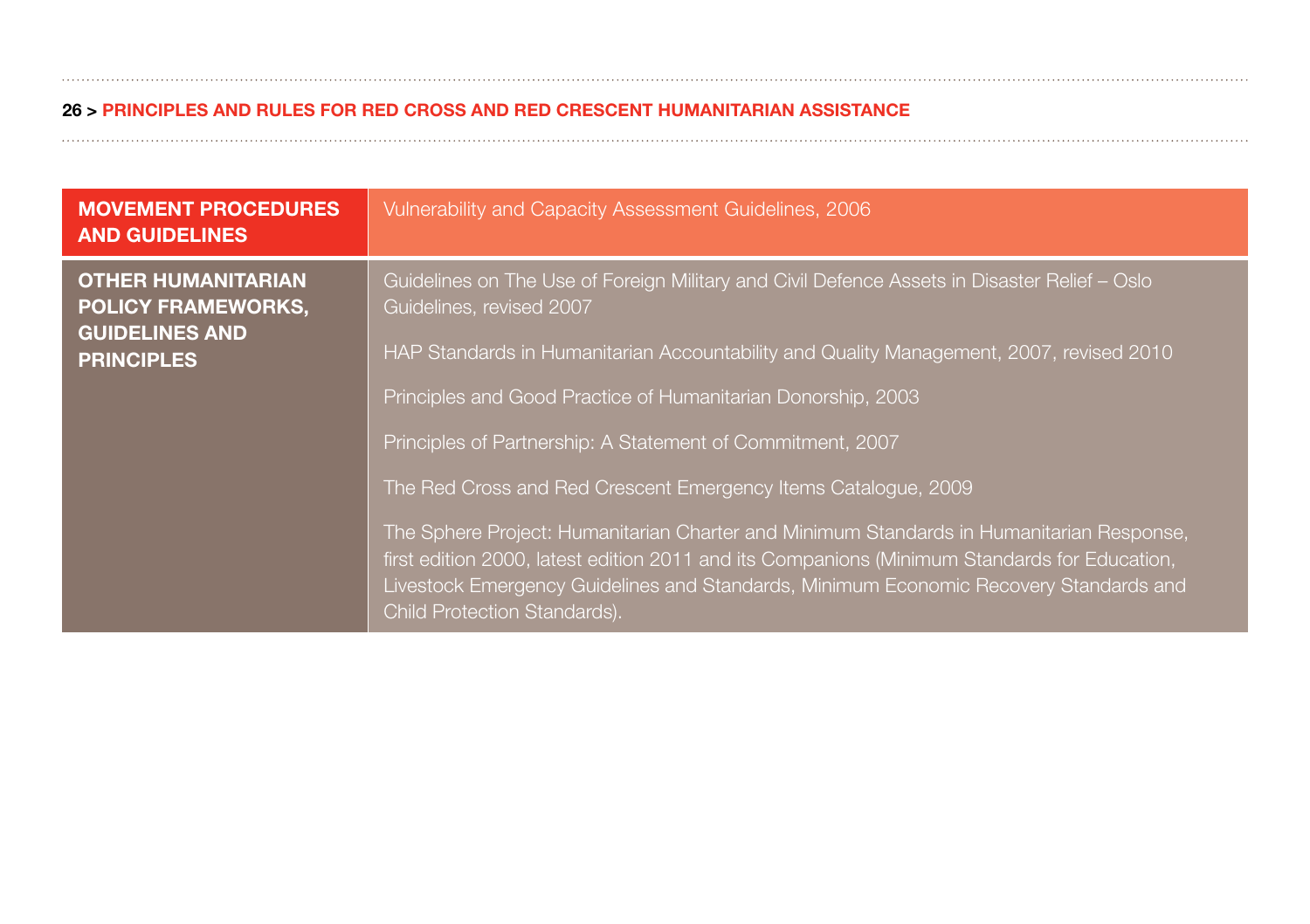The Fundamental Principles of the International Red Cross and Red Crescent **MOVEMENT** 

#### **Humanity**

The International Red Cross and Red Crescent Movement, born of a desire to bring assistance without discrimination to the wounded on the battlefield, endeavours, in its international and national capacity, to prevent and alleviate human suffering wherever it may be found. Its purpose is to protect life and health and to ensure respect for the human being. It promotes mutual understanding, friendship, cooperation and lasting peace among all peoples.

#### **Impartiality**

It makes no discrimination as to nationality, race, religious beliefs, class or political opinions. It endeavours to relieve the suffering of individuals, being guided solely by their needs, and to give priority to the most urgent cases of distress.

### **Neutrality**

In order to continue to enjoy the confidence of all, the Movement may not take sides in hostilities or engage at any time in controversies of a political, racial, religious or ideological nature.

#### Independence

The Movement is independent. The National Societies, while auxiliaries in the humanitarian services of their governments and subject to the laws of their respective countries, must always maintain their autonomy so that they may be able at all times to act in accordance with the principles of the Movement.

#### Voluntary service

It is a voluntary relief movement not prompted in any manner by desire for gain.

### Unity

There can be only one Red Cross or Red Crescent society in any one country. It must be open to all. It must carry on its humanitarian work throughout its territory.

### **Universality**

The International Red Cross and Red Crescent Movement, in which all societies have equal status and share equal responsibilities and duties in helping each other, is worldwide.